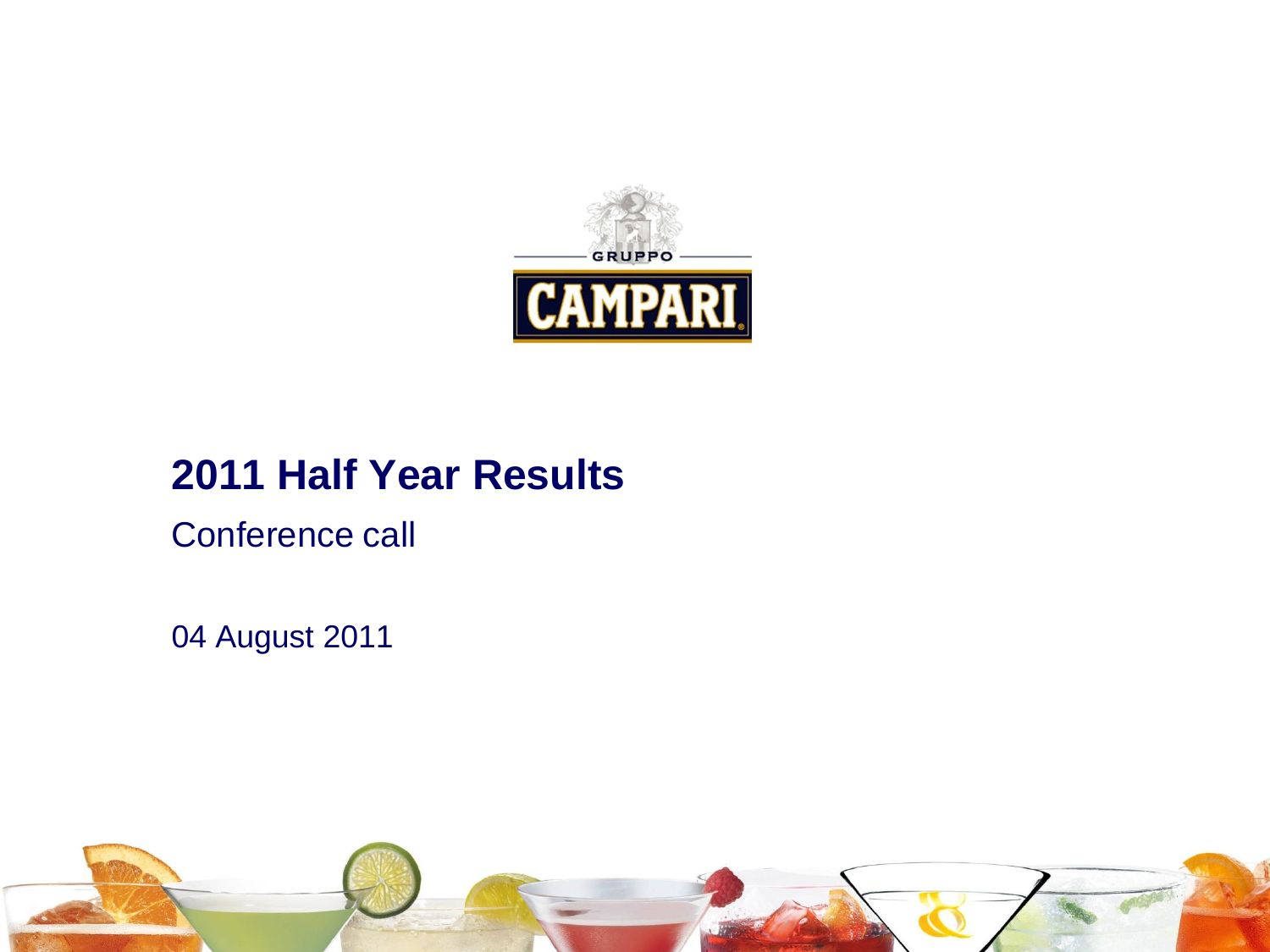Results highlights

- Sales review
- Consolidated income statement
- Segment analysis by business area
- Cash flow and Net debt analysis
- Recent developments
- Conclusions and outlook

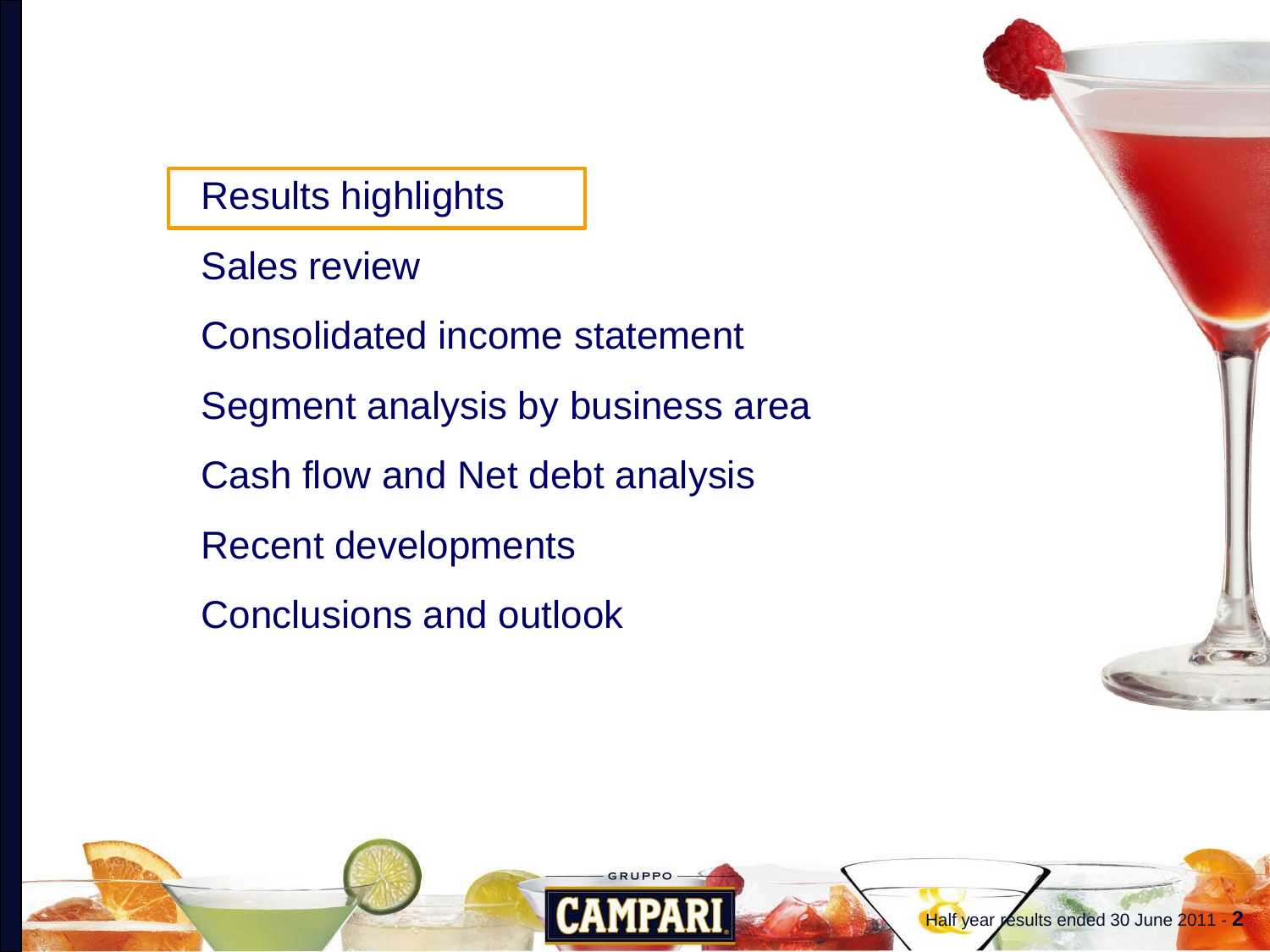### 2011 Half Year Results - Highlights

|                                            | 1H 2011<br>$\epsilon$ million | <b>Published</b><br>change | <b>Organic</b><br>change | <b>FX</b> effects | <b>Perimeter</b><br>change |
|--------------------------------------------|-------------------------------|----------------------------|--------------------------|-------------------|----------------------------|
| <b>Net sales</b>                           | 589.1                         | 14.2%                      | 12.2%                    | $-0.3%$           | 2.3%                       |
| <b>Contribution after A&amp;P</b>          | 240.7                         | 14.9%                      | 11.5%                    | $-0.1%$           | 3.4%                       |
| <b>EBITDA</b> pre one-off's <sup>(1)</sup> | 154.2                         | 19.9%                      | 16.4%                    | $-0.3%$           | 3.8%                       |
| EBIT pre one-off's $^{(1)}$                | 139.0                         | 19.8%                      | 15.9%                    | $-0.2%$           | 4.2%                       |
| <b>Group net profit</b>                    | 75.3                          | 8.7%                       |                          |                   |                            |

(1) One-off's of (€ 2.1) m in 1H 2011 vs. (€ 1.6) m in 1H 2010. EBITDA published change +19.7%; EBIT published change +19.6%

> **Continued strong results** across all indicators

#### > **Organic performance:**

- **sales growth of +12.2% in 1H 2011** with strong Q2 2011 (+13.6%), driven by strong results of spirits and wines, which benefitted from increased marketing investments and strengthened route-to-market
- improvement in **CAAP** and **EBIT margins on net sales**, notwithstanding increased A&P spending to 18.0% of Net sales vs. 1H 2010
- > **Perimeter change:** 
	- **EBITDA pre one-off's contribution of +3.8%** vs. sales contribution of +2.3%
- > **A&P spend up +17.5%** (18.0% of net sales vs. 17.5% in 1H 2010), in line with plan
- > **Net profit up +8.7%**, after taking into account higher interest and tax charges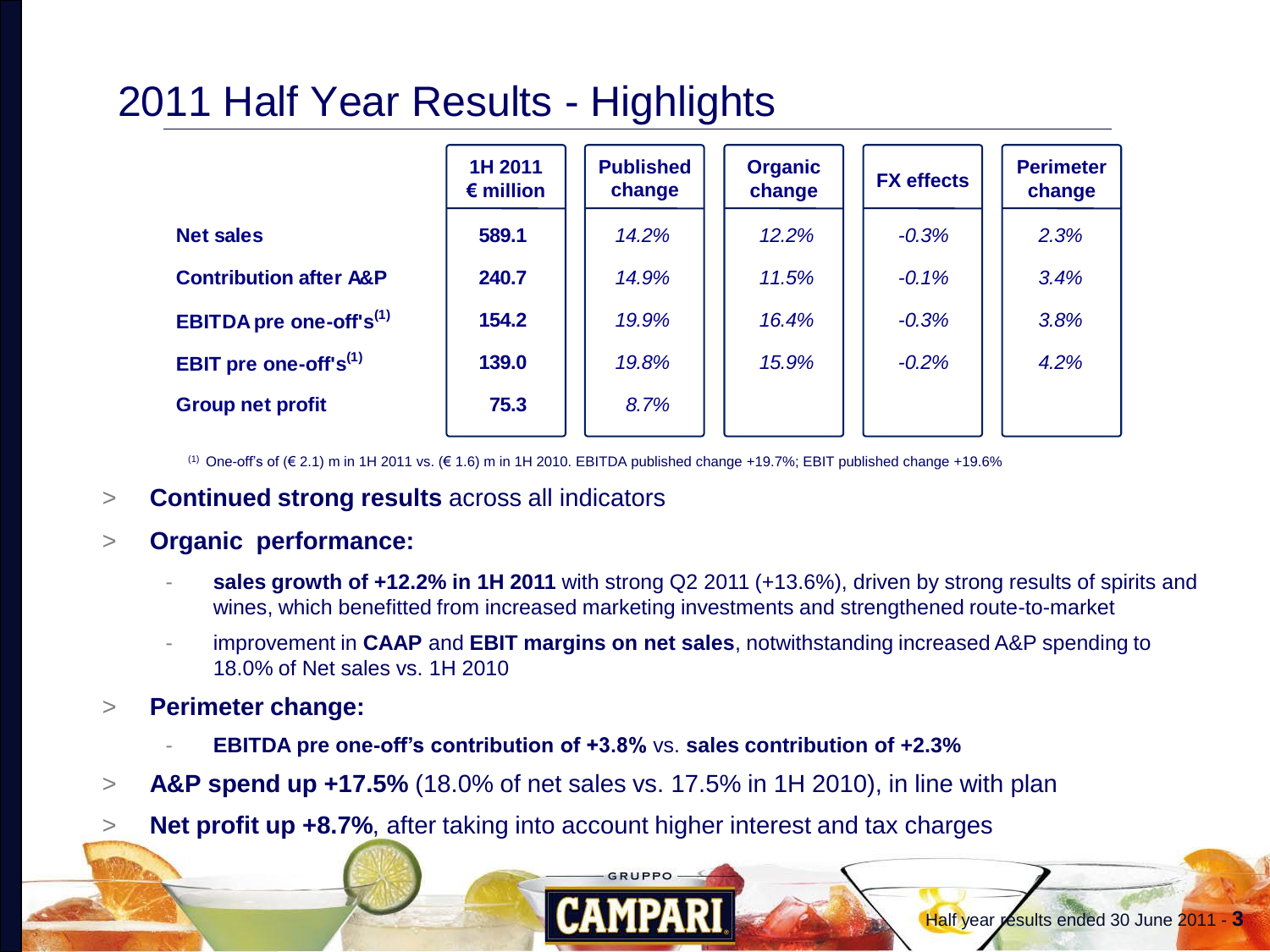Results highlights

Sales review

Consolidated income statement

Segment analysis by business area

Cash flow and Net debt analysis

Recent developments

Conclusions and outlook

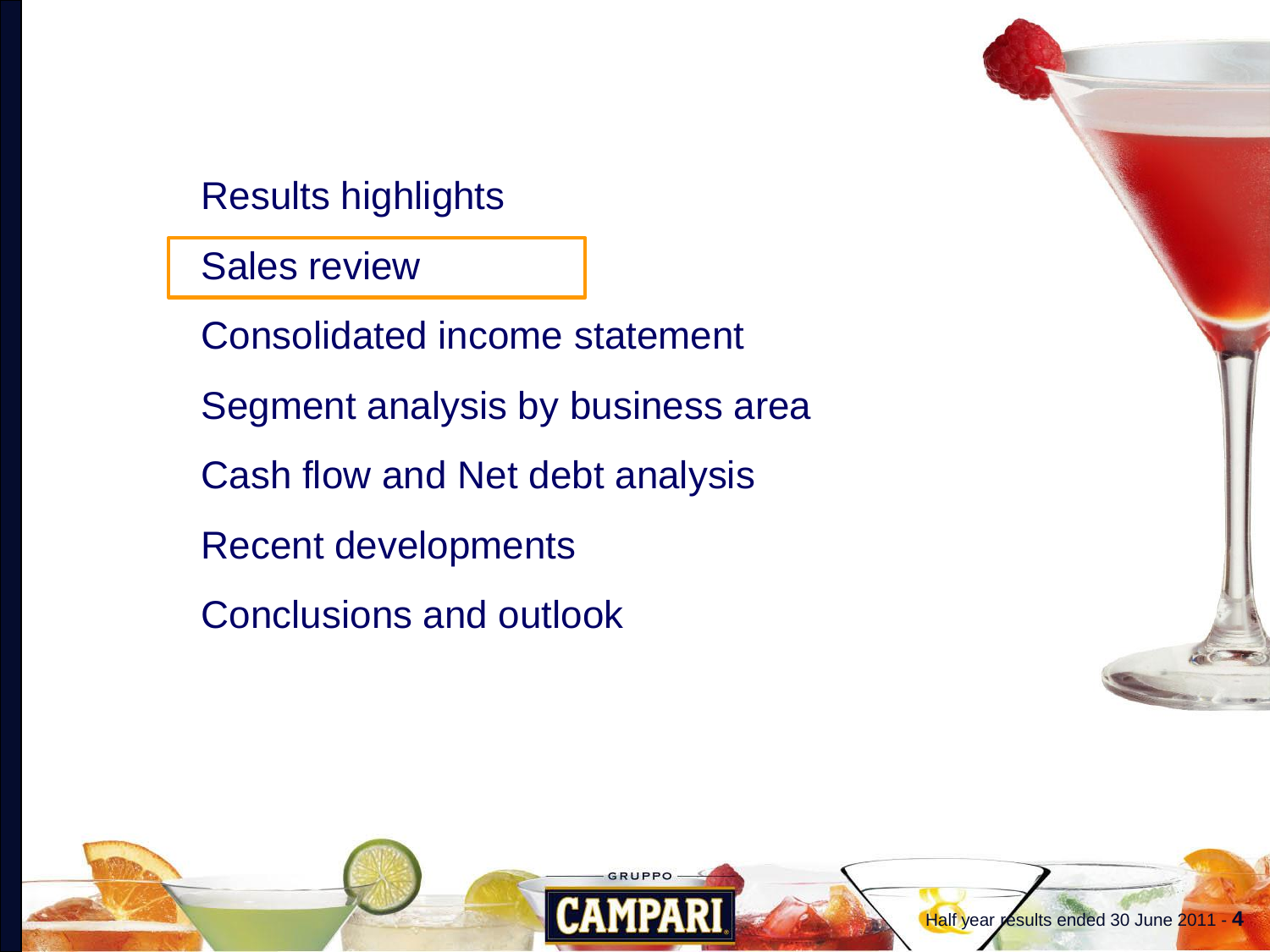### 2011 First Half Net Sales - Growth drivers



|                              | €m    |
|------------------------------|-------|
| Acquisitions <sup>(1)</sup>  | 12.2  |
| Agency brands, net (2)       | (0.1) |
| <b>Total external growth</b> | 12.1  |

(1) Former C&C brands (Frangelico, Carolans and Irish Mist) in 1 Jan - 30 Jun 2011 (1) Former C&C brands (Frangelico, Carolans and Irish Mist) in 1 Jan - 30 Jun 2(<br>(2) New agency brands (mainly new Russian company Vasco) for € 5.4 million (2) New agency brands (mainly new Russian company Vasco) for € 5.4 million offset by termination of Tullamore Dew and co-packing € (5.5 m)

- > **Strong organic performance** in 1H 2011 (**+12.2%** vs. +8.7% in 1H 2010), driven by continued strong performance across all key brand-market combinations (Q2 2011: **+13.6%**), as well as favourable comps in Australia
- > **Forex impact of -0.3%** mainly due to the **depreciation of USD** average rate (**-5.3%**), **partly offset by appreciation of BRL** (**+4.4%**), **AUD** (**+9.4%**) and **CHF** (**+13.1%**)
- > **Positive perimeter effect of +2.3%** driven by acquisitions, mainly **former C&C brands** (Frangelico, Carolans and Irish Mist), consolidated as of 1 October 2010, and new agency brands (mainly new Russian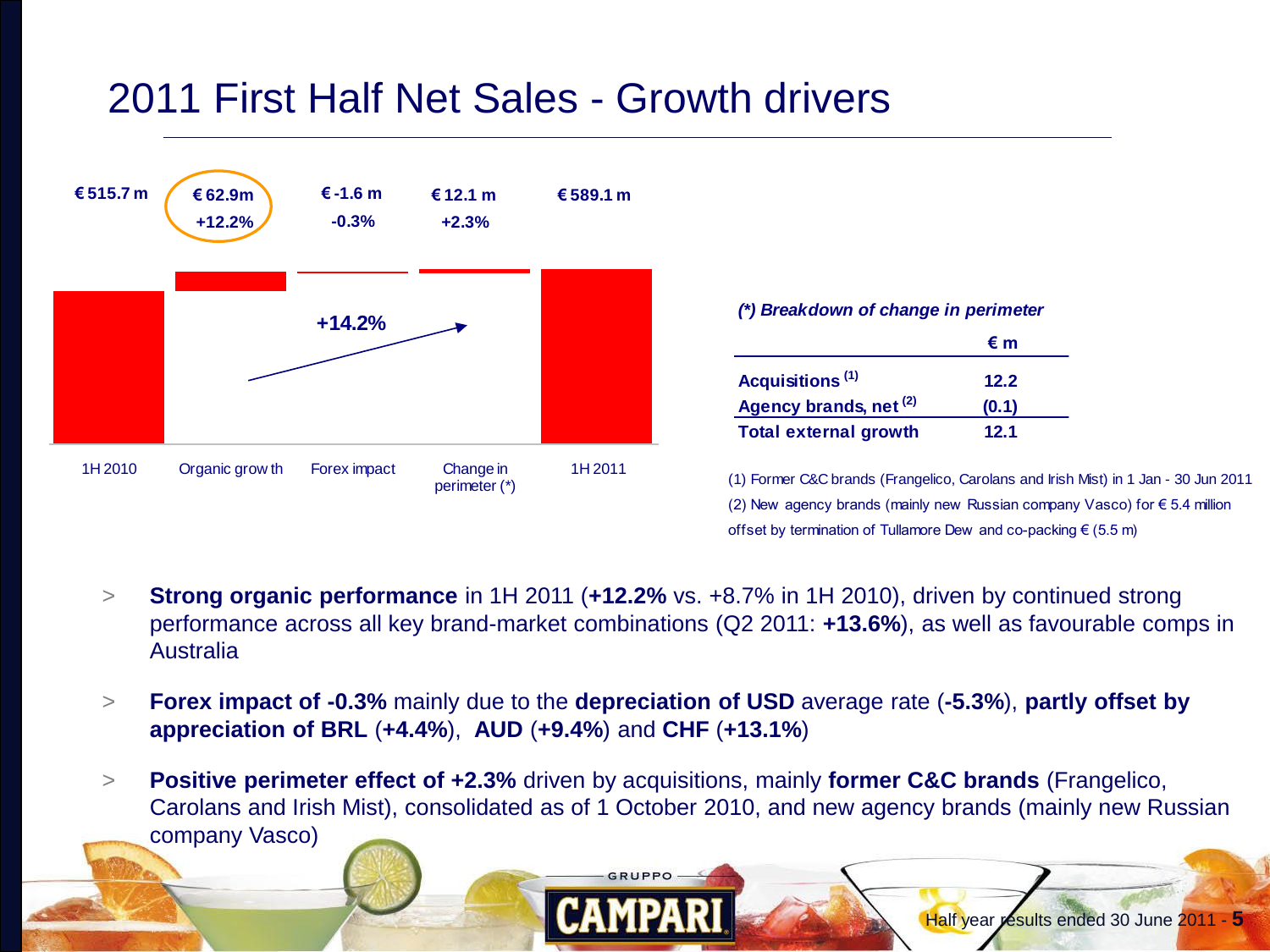### 2011 First Half Net Sales breakdown

**1H 2011 Net Sales: € 589.1 m** 



GRUPPO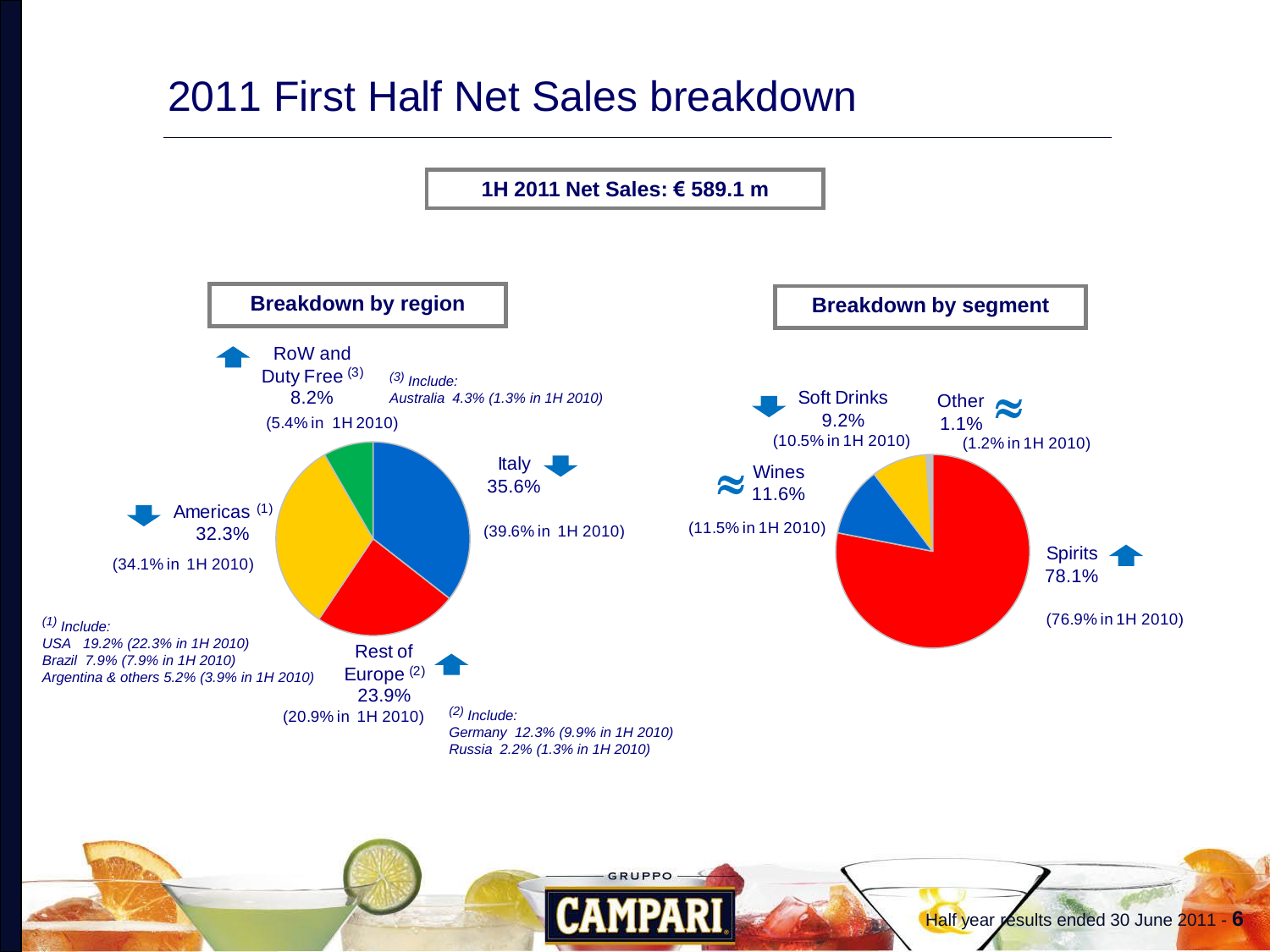### 2011 First Half Net Sales - analysis by region



- > **Continued strong momentum** of **Aperol** and **Campari** and positive impact of **innovation** (**home edition Aperol Spritz**) compensating for continued weakness of **Campari Soda**
- > **Soft performance of wines**
- > Improvement in **Soft drinks** behind innovation and Crodino recovery, bringing segment almost in line with last year

- > **Outstanding organic growth** driven by **Germany (+39.9%)**, thanks to solid growth across all portfolio and boosted by continued strong momentum of Aperol
- > **Good growth** achieved also in **Russia, Switzerland**, **Austria, Spain** and **France**
- > **Change in perimeter** attributable to **former C&C brands** and agency brands in newly acquired Russian company
- > **Forex**: positive effect driven by CHF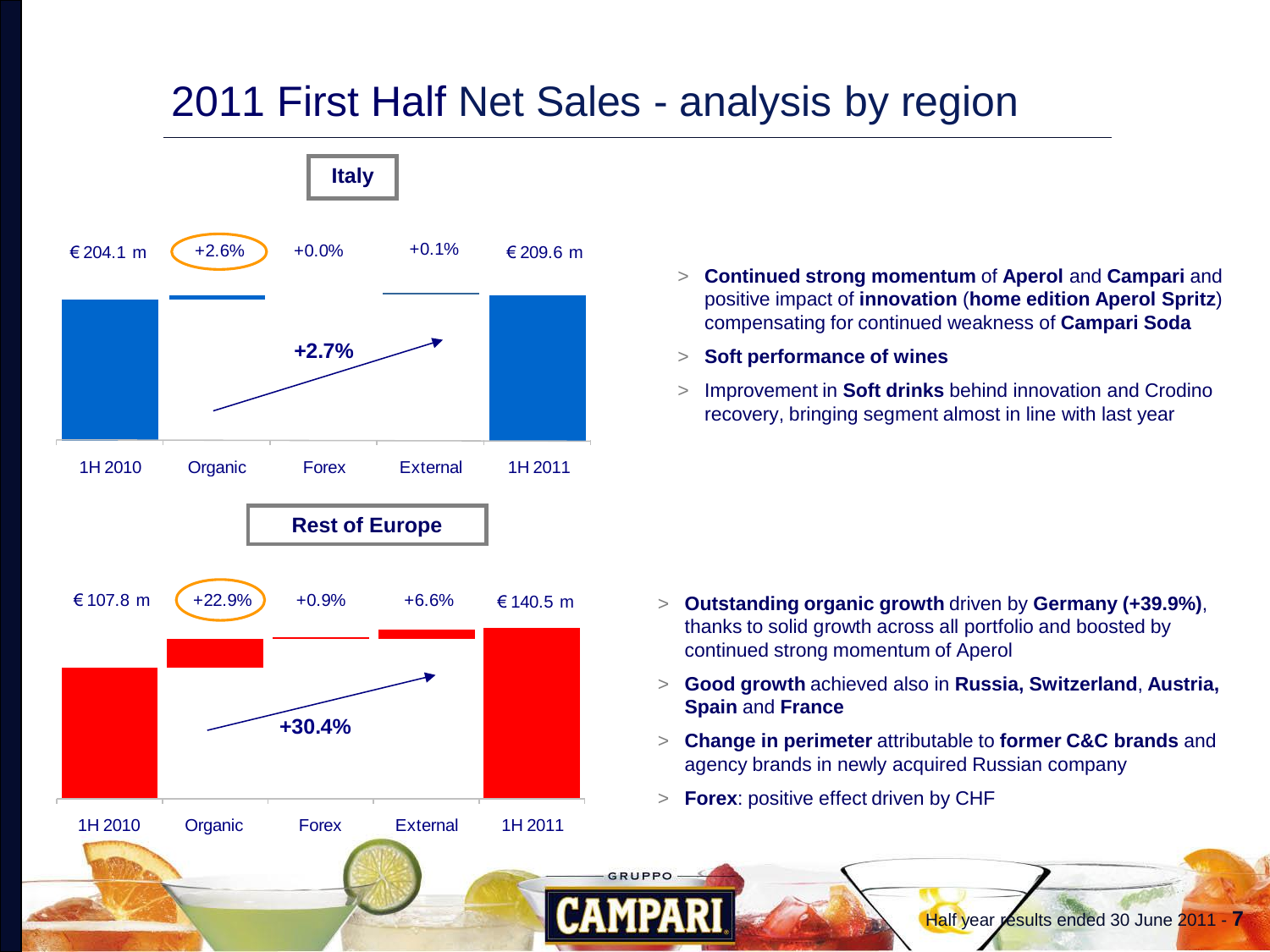### 2011 First Half Net Sales - analysis by region (cont'd)



- > **Positive organic growth** driven by:
	- US organic trend (+3.1%) driven by SKYY (in particular Infusions), American Honey and Wild Turkey
	- **Brazil** (+7.7%): good performance of key brands (Campari, Dreher and SKYY)
	- **Other Americas** (+50.7%) mainly driven by Argentina, thanks to positive performance of all Group brands and strengthening of portfolio (Cinzano and Campari), Canada (SKYY Vodka and Wild Turkey) and Mexico (SKYY RTD)
- > **Positive change in perimeter** due to the acquisition of former C&C brands (USA and Canada)
- > **Forex**: negative effect driven by the depreciation of USD, partly offset by appreciation of BRL
- > Excellent organic growth across the portfolio, mainly thanks to **Australia.**  Positive progression in South Africa and Global Travel Retail. Australian sales driven by **strong consumption** and **return to normalised trend**, following transition to direct distribution.
- > Positive impact of perimeter mainly attributable to **Frangelico**
- > **Forex**: positive effect driven by the AUD

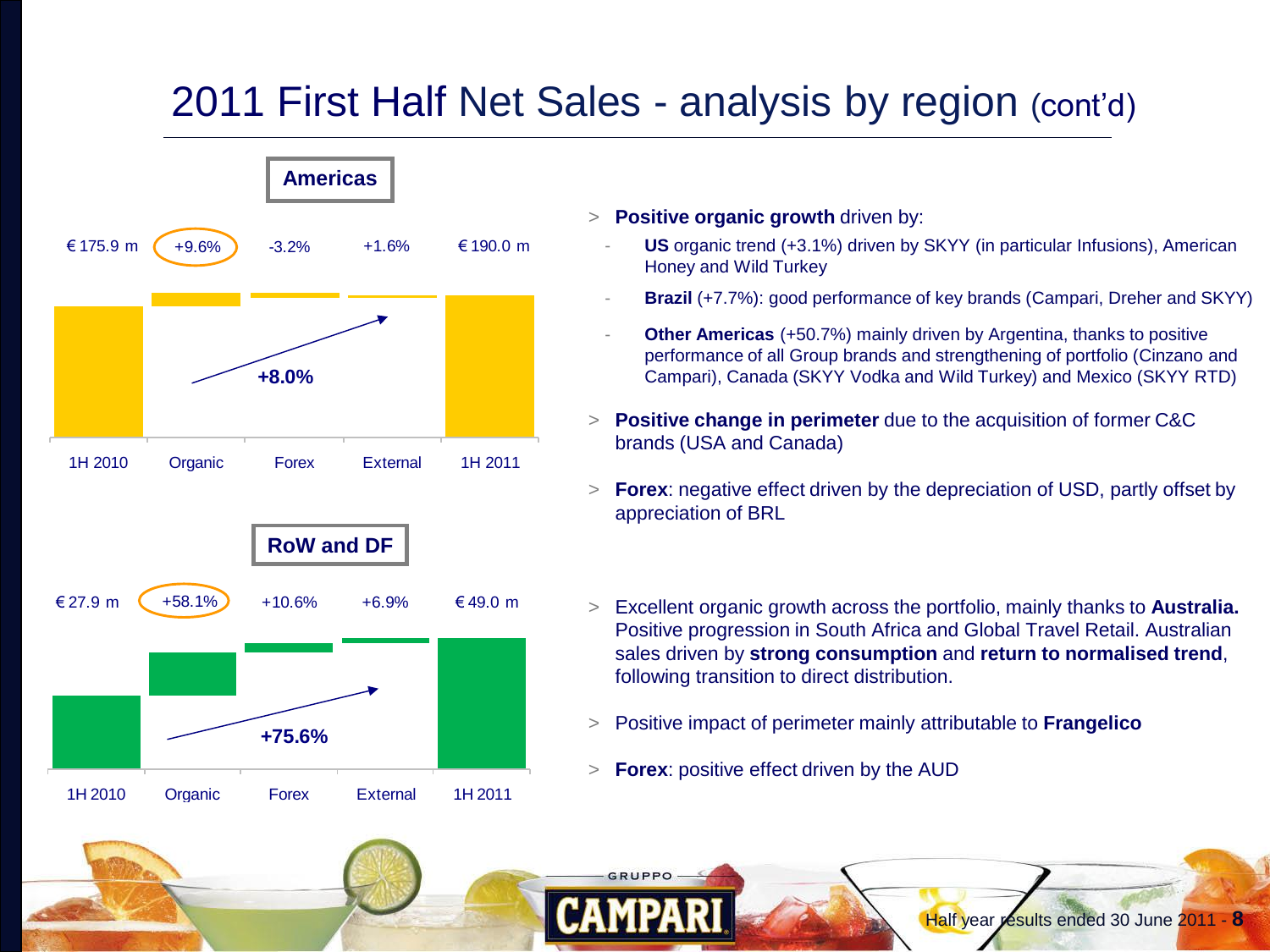### 2011 First Half Net Sales - analysis by segment



- > **Strong organic sales growth** driven by Aperol, Wild Turkey, Campari, SKYY and American Honey
- > **External growth** due to Frangelico, Carolans and Irish Mist acquisition





- > **Strong organic growth** driven by **Cinzano vermouths**  (Russia and Argentina), **Mondoro** in Russia, and **Riccadonna** in Australia. Positive results of **Cinzano sparkling wines** and **still wines**
- > **External growth** due to new Italian still wine agency

Half year results ended 30 June 2011 - **9**

> **Partial recovery in Crodino** sales after weak Q1 and good performance of **carbonated drinks, driven by innovation**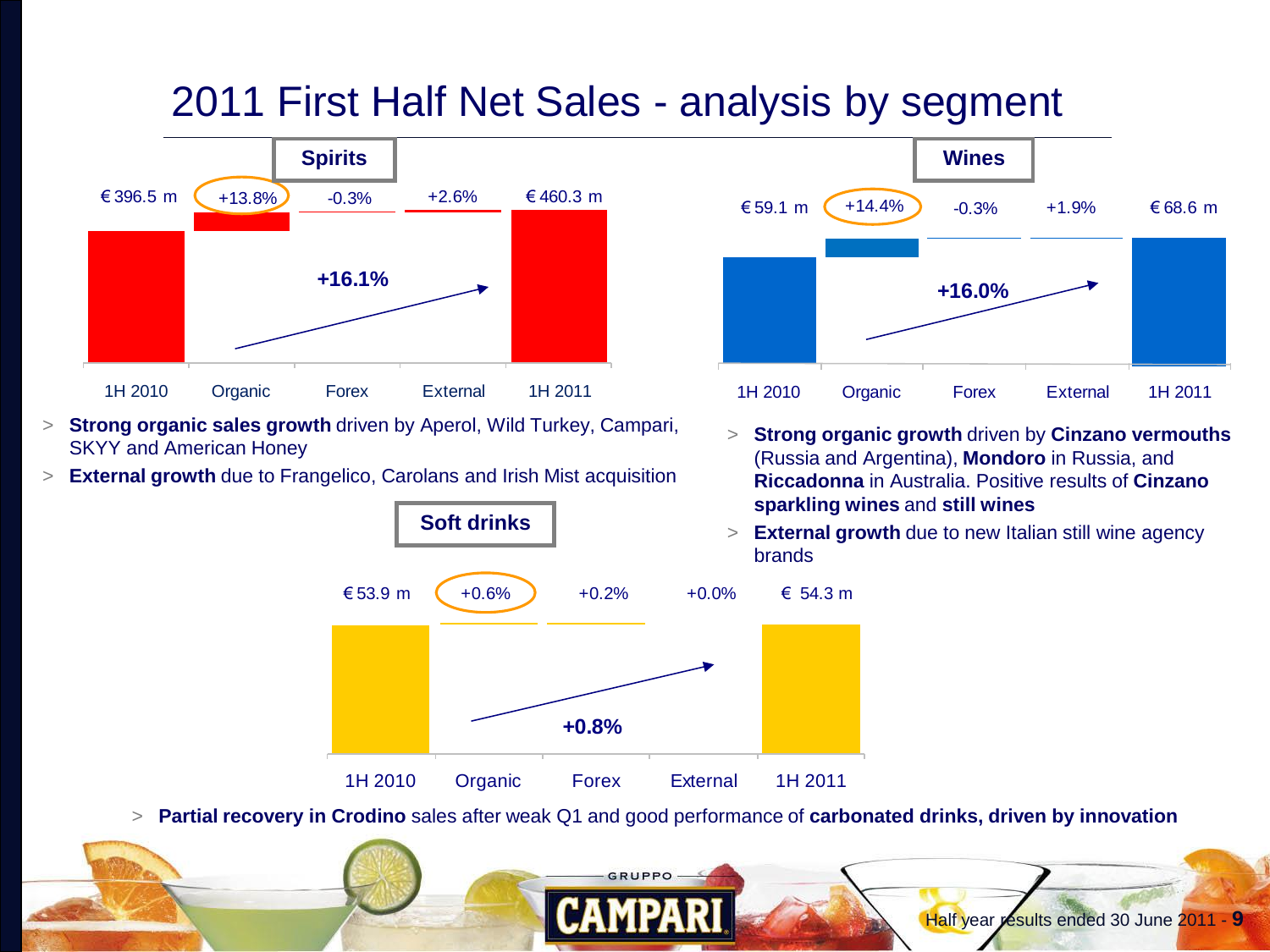### Review of top brands - Spirits

|                | <b>Net Sales</b>        |                          | % change in sales value |        |                                                                                                                                                                                                                                                                                   |
|----------------|-------------------------|--------------------------|-------------------------|--------|-----------------------------------------------------------------------------------------------------------------------------------------------------------------------------------------------------------------------------------------------------------------------------------|
| <b>Spirits</b> | as % of<br><b>Group</b> |                          | 1H 2011 / 1H 2010       |        |                                                                                                                                                                                                                                                                                   |
|                | 1H 2011                 | <b>Organic</b><br>change | <b>Total</b><br>change  |        |                                                                                                                                                                                                                                                                                   |
|                | 13%                     | $+52.0%$                 | $+52.4%$                | $\geq$ | Continued exceptional growth led by strong performances in core Italian market<br>(now 50% of sales) as well as strong development in Germany and Austria.<br>Moreover other European launch markets contributed to overall growth and<br>heightened the seasonality of the brand |
| <b>CAMPARI</b> | 12%                     | $+6.6%$                  | $+7.5%$                 | >      | Strong results driven by strong performances in key markets: Italy, Brazil and<br>Germany. Positive progression in high potential Argentine market                                                                                                                                |
|                |                         | $+4.0%$                  | $-0.3%$                 | >      | Continued positive results driven by SKYY Infusions (core vodka in US stable                                                                                                                                                                                                      |
| vodka.         | 11%                     |                          |                         |        | in a still highly competitive market) and increased momentum in key int'l<br>markets. Brazil is now the largest market outside US                                                                                                                                                 |
|                |                         |                          |                         |        |                                                                                                                                                                                                                                                                                   |
|                | 8%                      | $+54.8%$                 | $+57.3%$                | >      | Good performance across WT franchise, also benefitting from easy comps in<br>Australia. Overall growth driven by WT core brand in key US (+5.1%) and<br>Australian markets, WT RTD in Australia and New Zealand, American Honey<br>(+50.7%) in USA and Australia                  |
|                |                         |                          |                         |        |                                                                                                                                                                                                                                                                                   |
|                | 6%                      | $-5.1%$                  | $-5.1%$                 | >      | Sales decline, worse than sell out trend, as a consequence of continued<br>weakness in day-bars channel in Italy                                                                                                                                                                  |
|                |                         |                          |                         |        |                                                                                                                                                                                                                                                                                   |

**GRUPPO**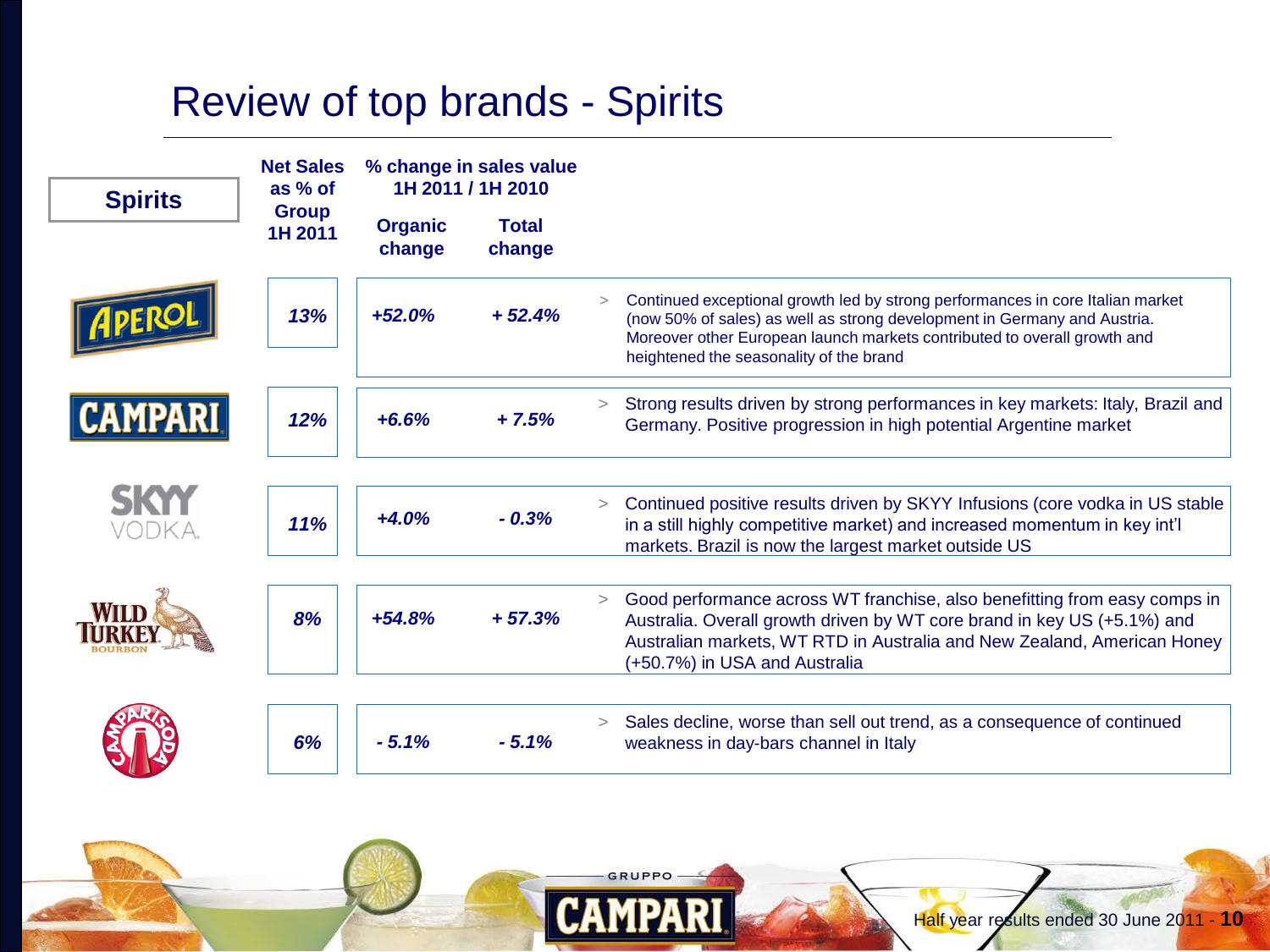### Review of top brands - Spirits



GRUPPO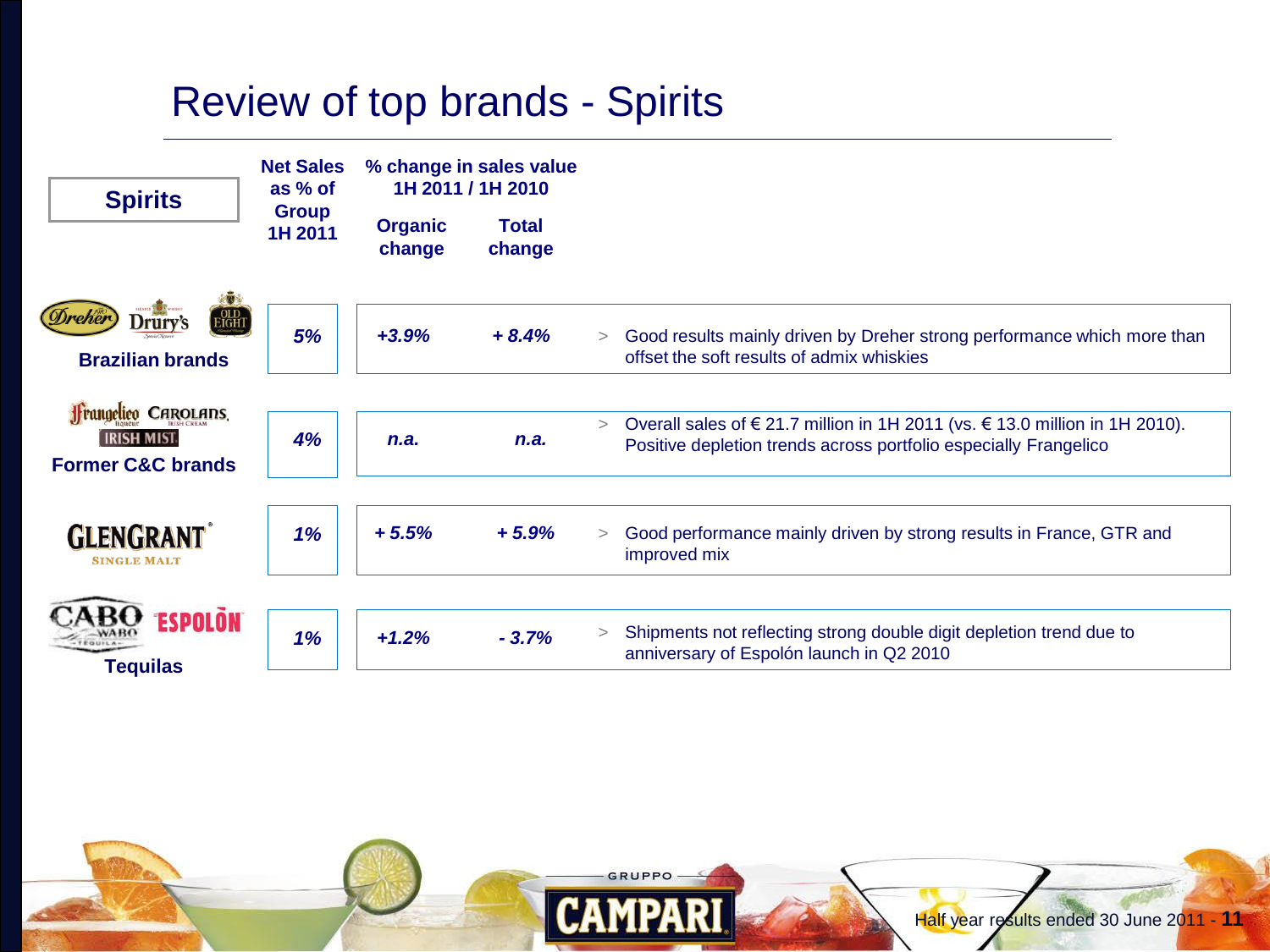### Review of top brands - Wines and Soft Drinks

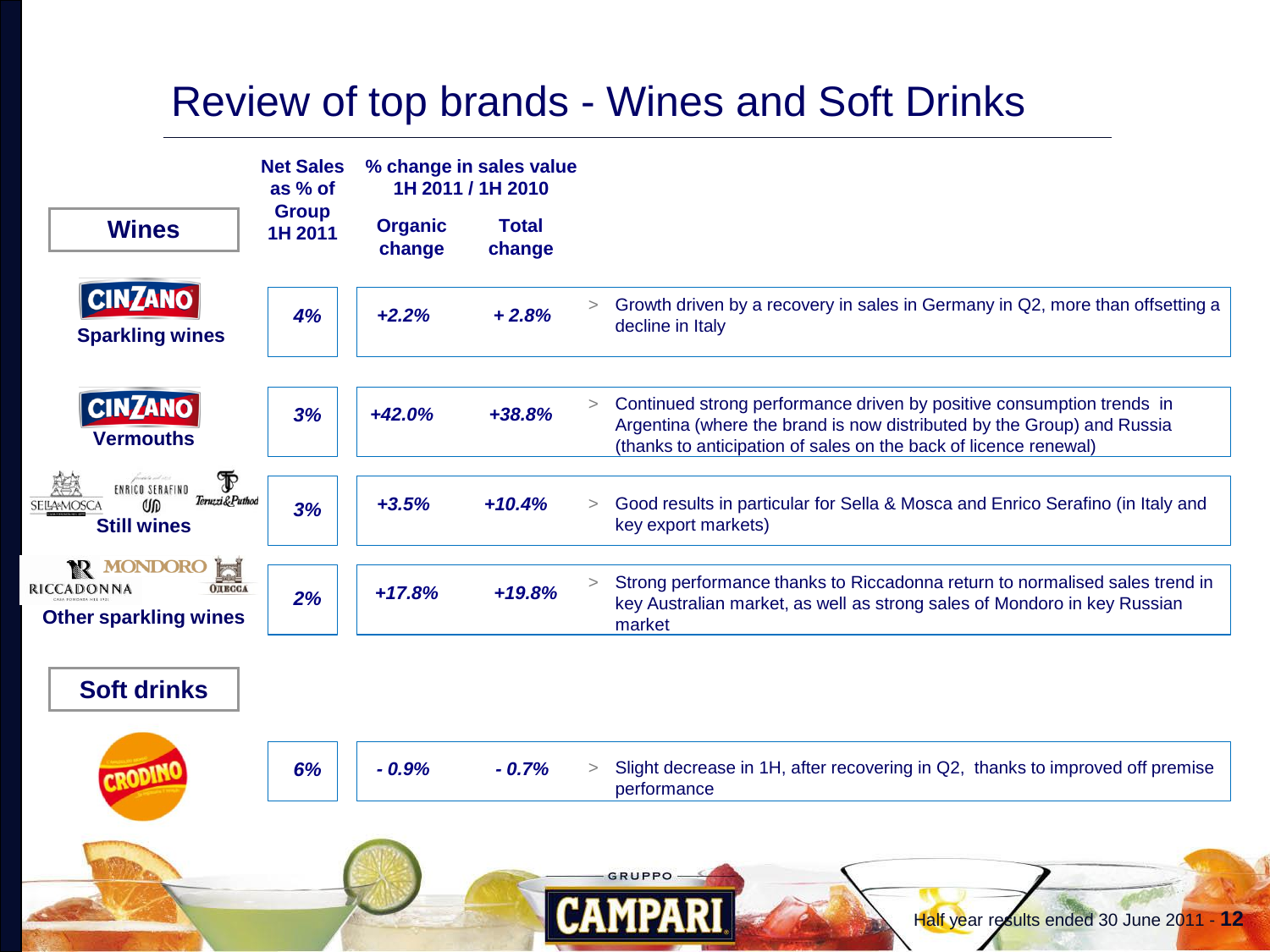Results highlights

Sales review

Consolidated income statement

Segment analysis by business area

Cash flow and Net debt analysis

Recent developments

Conclusions and outlook

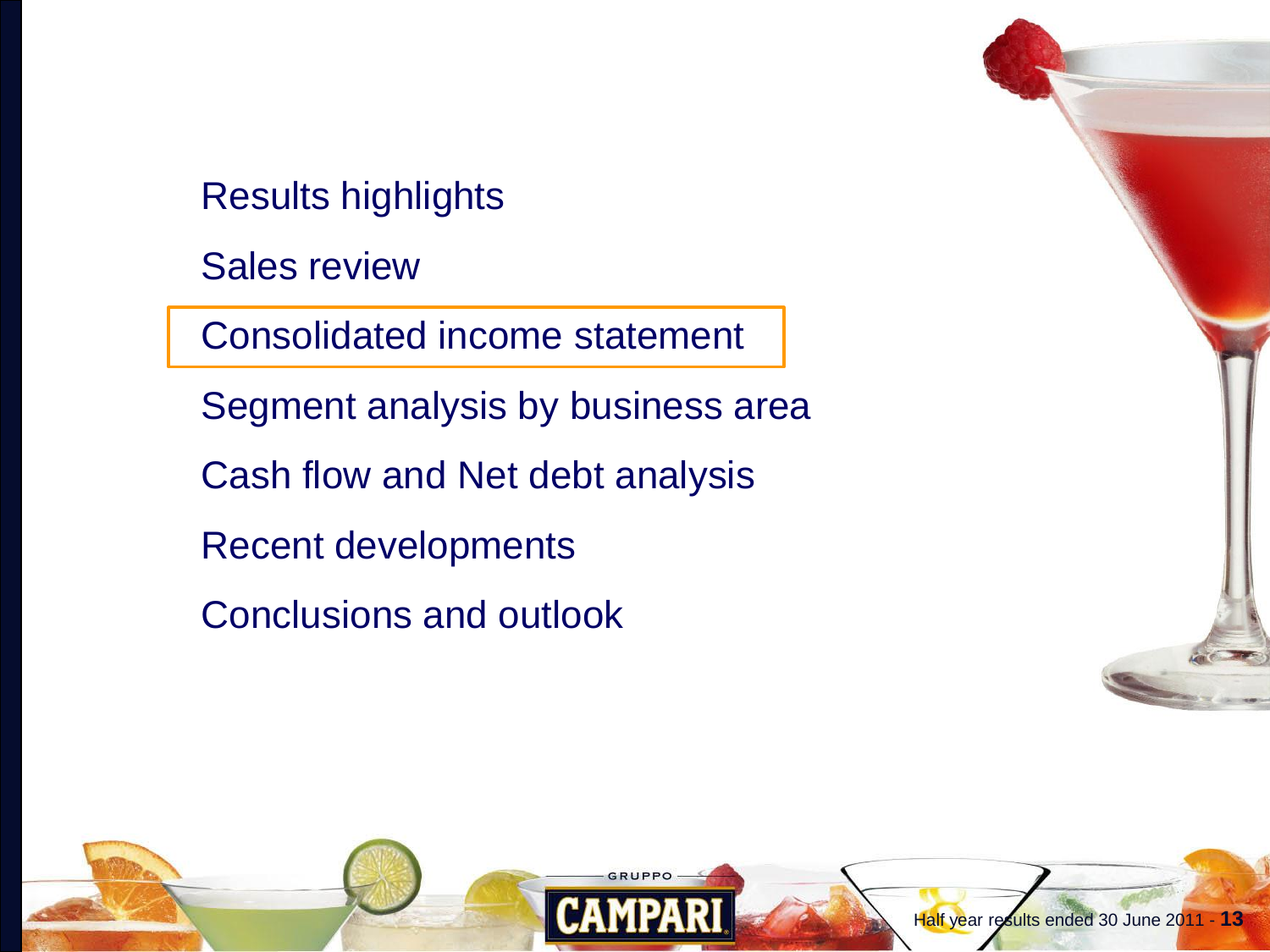### Consolidated CAAP

| $(\epsilon$ million)              | 1H 2011 |           | 1H 2010 |          | <b>Change at</b><br>actual forex | <b>Organic</b><br>growth | <b>FX</b> | Perimeter |
|-----------------------------------|---------|-----------|---------|----------|----------------------------------|--------------------------|-----------|-----------|
| <b>Net sales</b>                  | 589.1   | 100.0%    | 515.7   | 100.0%   | 14.2%                            | 12.2%                    | $-0.3%$   | 2.3%      |
| COGS <sup>(1)</sup>               | (242.6) | $-41.2%$  | (216.1) | $-41.9%$ | 12.3%                            |                          |           |           |
| <b>Gross profit</b>               | 346.5   | 58.8%     | 299.6   | 58.1%    | 15.7%                            | 12.4%                    | $-0.2%$   | 3.5%      |
| Advertising and promotion         | (105.8) | $-18.0\%$ | (90.0)  | $-17.5%$ | 17.5%                            |                          |           |           |
| <b>Contribution after A&amp;P</b> | 240.7   | 40.9%     | 209.5   | 40.6%    | 14.9%                            | 11.5%                    | $-0.1%$   | 3.4%      |

(1) COGS= cost of materials, production and logistics expenses

- > Decrease in **COGS** on sales by 70 bps, due to:
	- In existing business, **margin improvement** of **10 bps**, thanks to **favourable sales mix** (Aperol and Wild Turkey strong results)
	- In perimeter, **margin improvement** of **60 bps,** driven by acquisition of Frangelico, Carolans and Irish Mist

Half year results ended 30 June 2011 - **14**

- > **A&P spend (18.0% on net sales)** up by +17.5% vs. 1H 2010, due to strengthened brand building activities, in line with plan
- > **Contribution after A&P up by 14.9%** due to:
	- organic growth of +11.5%
	- perimeter effect of +3.4%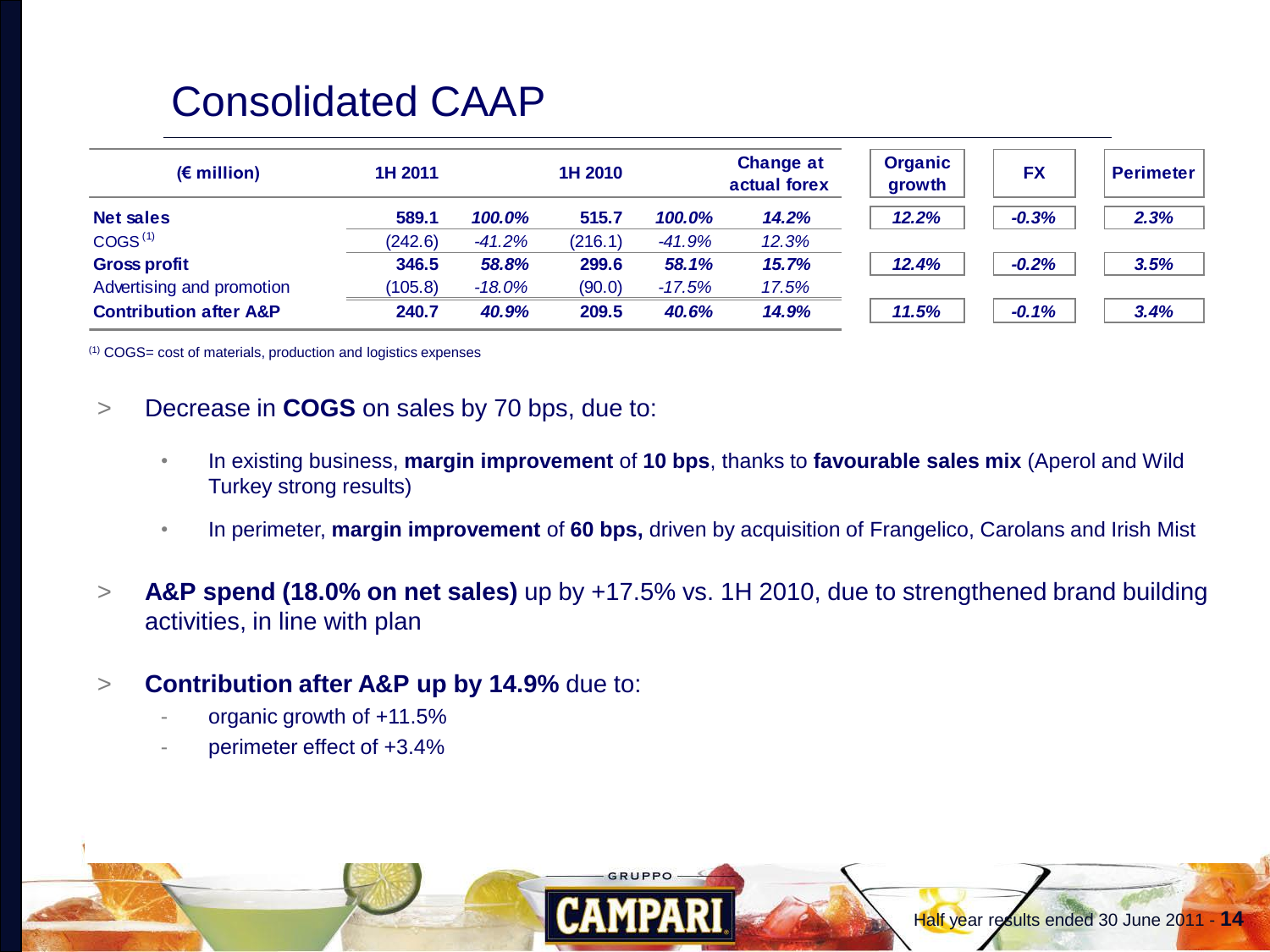## Consolidated EBIT

| $(\epsilon$ million)              | 1H 2011 |          | 1H 2010 |          | <b>Change at</b><br>actual forex | <b>Organic</b><br>growth | <b>FX</b> | <b>Perimeter</b> |
|-----------------------------------|---------|----------|---------|----------|----------------------------------|--------------------------|-----------|------------------|
| <b>Contribution after A&amp;P</b> | 240.7   | 40.9%    | 209.5   | 40.6%    | 14.9%                            | 11.5%                    | $-0.1%$   | 3.4%             |
| $SG8A^{(1)}$                      | (101.7) | $-17.3%$ | (93.6)  | $-18.1%$ | 8.7%                             |                          |           |                  |
| <b>EBIT</b> before one-off's      | 139.0   | 23.6%    | 116.0   | 22.5%    | 19.8%                            | 15.9%                    | $-0.2%$   | 4.2%             |
| One-off's                         | (2.1)   | $-0.4%$  | (1.6)   | $-0.3%$  | ۰                                |                          |           |                  |
| <b>Operating profit = EBIT</b>    | 136.9   | 23.2%    | 114.4   | 22.2%    | 19.6%                            | 15.6%                    | $-0.2%$   | 4.2%             |
| Other information:                |         |          |         |          |                                  |                          |           |                  |
| Depreciation                      | (15.2)  | $-2.6%$  | (12.6)  | $-2.4%$  | 20.6%                            |                          |           |                  |
| <b>EBITDA before one-off's</b>    | 154.2   | 26.2%    | 128.6   | 24.9%    | 19.9%                            | 16.4%                    | $-0.3%$   | 3.8%             |
| <b>EBITDA</b>                     | 152.1   | 25.8%    | 127.0   | 24.6%    | 19.7%                            | 16.2%                    | $-0.3%$   | 3.8%             |

(1) SG&A: selling expenses + general and administrative expenses

#### > Increase in **SG&A** by **+8.7% driven by:**

- organic growth of +6.2% lower than Net sales organic growth (+12.2%)
- perimeter impact of +2.5%, due to new operating subs. (Australia and Russia, acquired in March 2011)
- > **Negative one off's** of **€ 2.1 m** related to provisions and restructuring expenses, partly offset by capital gain on asset disposal

Half year results ended 30 June 2011 - **15**

> Organic growth in **EBITDA** and **EBIT** pre one-off's up **16.4%** and **15.9%** respectively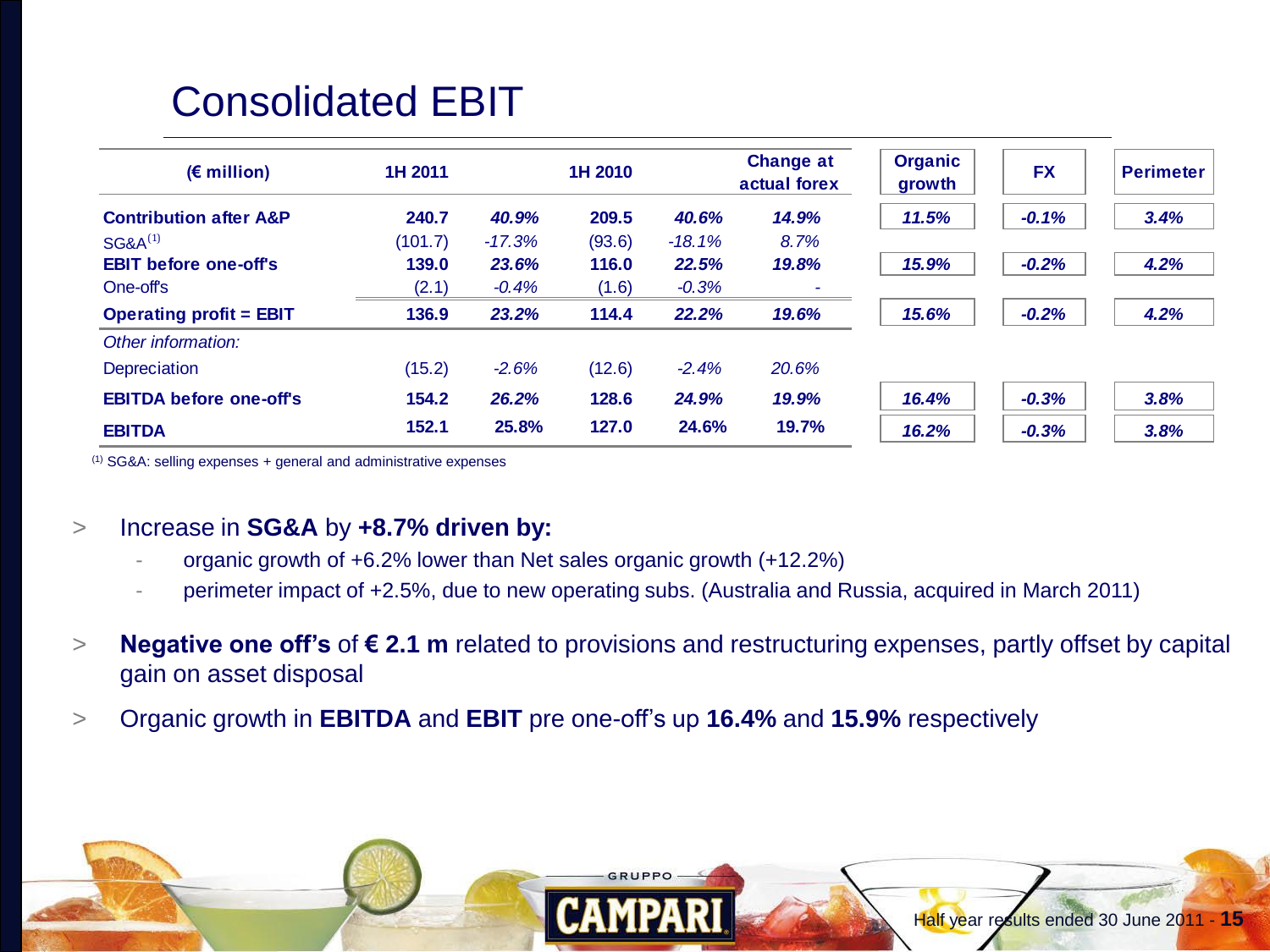## Consolidated Group net profit

| $(E$ million)                   | 1H 2011 |         | 1H 2010 |          | <b>Change at</b><br>actual forex |
|---------------------------------|---------|---------|---------|----------|----------------------------------|
| <b>Operating profit = EBIT</b>  | 136.9   | 23.2%   | 114.4   | 22.2%    | 19.6%                            |
| Net financial income (expenses) | (21.5)  | $-3.7%$ | (16.4)  | $-3.2\%$ | 31.5%                            |
| Income from associates          | 0.1     | $0.0\%$ | (0.2)   | $0.0\%$  |                                  |
| Put option costs                | 0.0     | $0.0\%$ | (0.2)   | $0.0\%$  |                                  |
| <b>Pretax profit</b>            | 115.4   | 19.6%   | 97.7    | 18.9%    | 18.1%                            |
| <b>Taxes</b>                    | (39.9)  | $-6.8%$ | (28.2)  | $-5.5%$  | 41.4%                            |
| <b>Net profit</b>               | 75.5    | 12.8%   | 69.5    | 13.5%    | 8.7%                             |
| <b>Minority interests</b>       | (0.3)   | $0.0\%$ | (0.2)   | $0.0\%$  |                                  |
| <b>Group net profit</b>         | 75.3    | 12.8%   | 69.3    | 13.4%    | 8.7%                             |

- > Increase in **Net financial expenses** due to **higher average net financial debt** following the acquisition of Frangelico, Carolans and Irish Mist on 1 October 2010
- > Average cost of debt at 6.3% in 1H 2011, due to negative carry on excess cash and higher interest rates in the Eurozone

Half year results ended 30 June 2011 - **16**

> **Group net profit up 8.7%**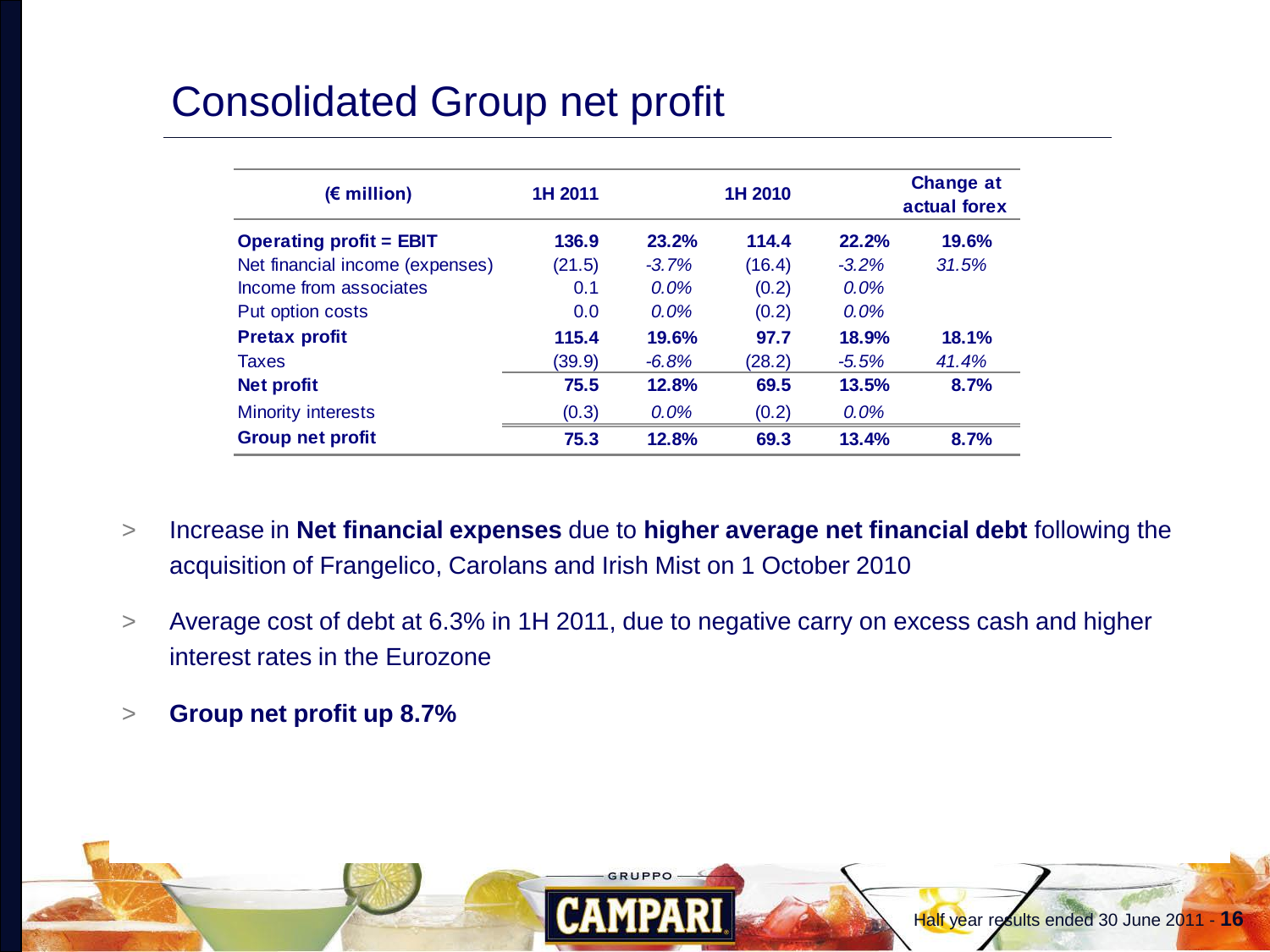### Analysis of tax rate

| million)<br>ι€          | H <sub>1</sub> 2011 | <b>FY 2010</b> | H <sub>1</sub> 2010 |
|-------------------------|---------------------|----------------|---------------------|
| <b>Pretax proft (A)</b> | 115.4               | 232.9          | 97.7                |
| Cash taxes (B)          | (29.9)              | (55.4)         | (17.9)              |
| Goodwill deferred taxes | (10.0)              | (20.8)         | (10.3)              |
| Total Tax (C)           | (39.9)              | (76.2)         | (28.2)              |
| <b>Net profit</b>       | 75.3                | 156.2          | 69.3                |
| Cash tax rate $(B/A)$   | $25.9\%$            | 23.8%          | 18.3%               |
| Total tax rate $(C/A)$  | 34.5%               | 32.7%          | 28.9%               |

- > **Increase in cash tax rate to 25.9**% in 1H 2011 (from 23.8% in FY 2010), driven by unfavourable geographical profit mix as well as negative one-off's of  $\epsilon$  1.5 million (cash tax rate pre one-off's at 24.6%)
- > It should be noted that in **1H 2010 cash tax rate was temporarily deflated** vs. FY 2010, mainly due to:
	- > **phasing effect of goodwill of Wild Turkey acquisition** vis-à-vis profit recognition of the underlying business (negatively affected in 1H 2010 by the move of Wild Turkey to own sales structure in Australia)
	- > **favourable geographical profit mix effect**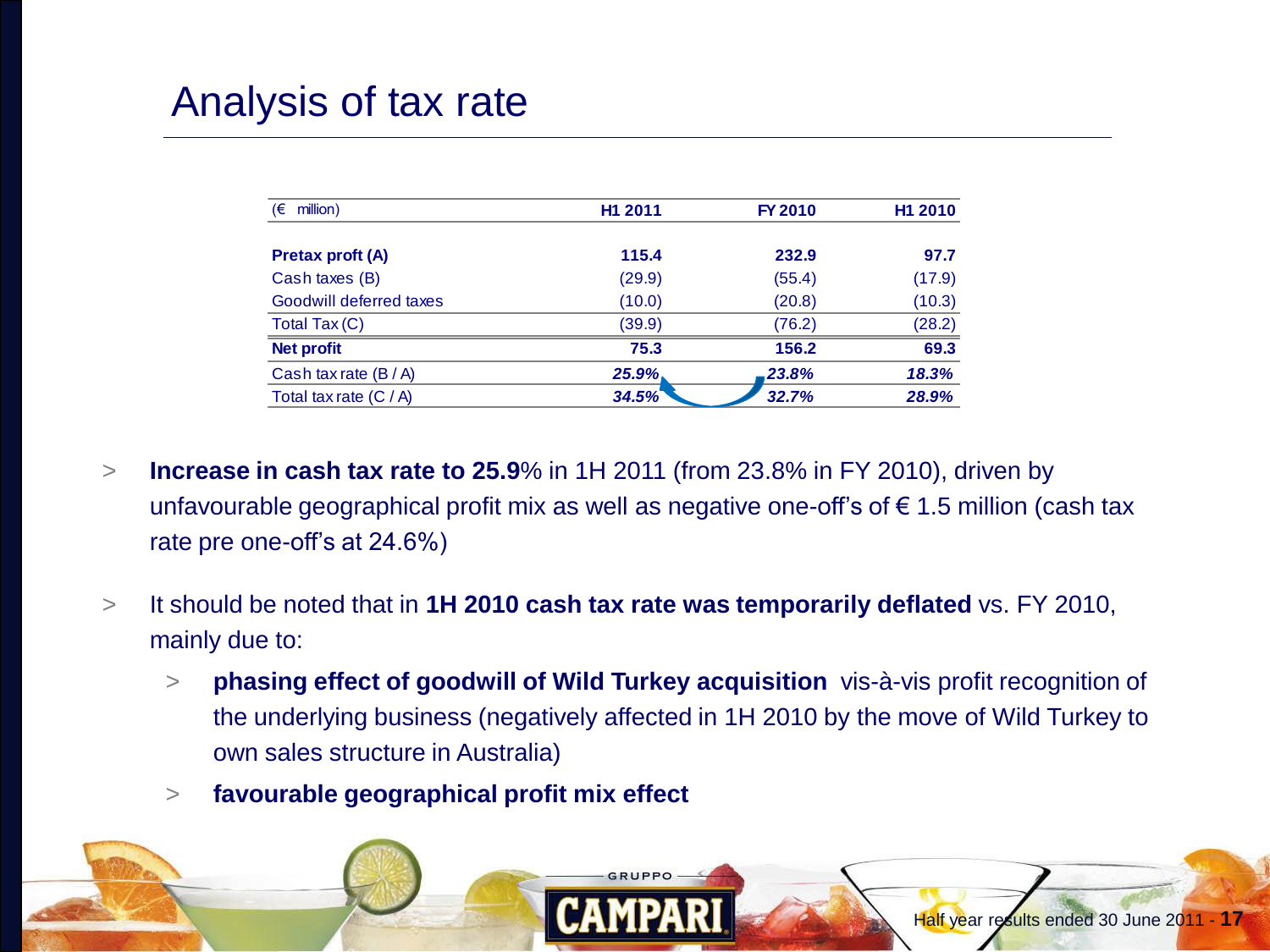Results highlights

Sales review

Consolidated income statement

Segment analysis by business area

Cash flow and Net debt analysis

Recent developments

Conclusions and outlook

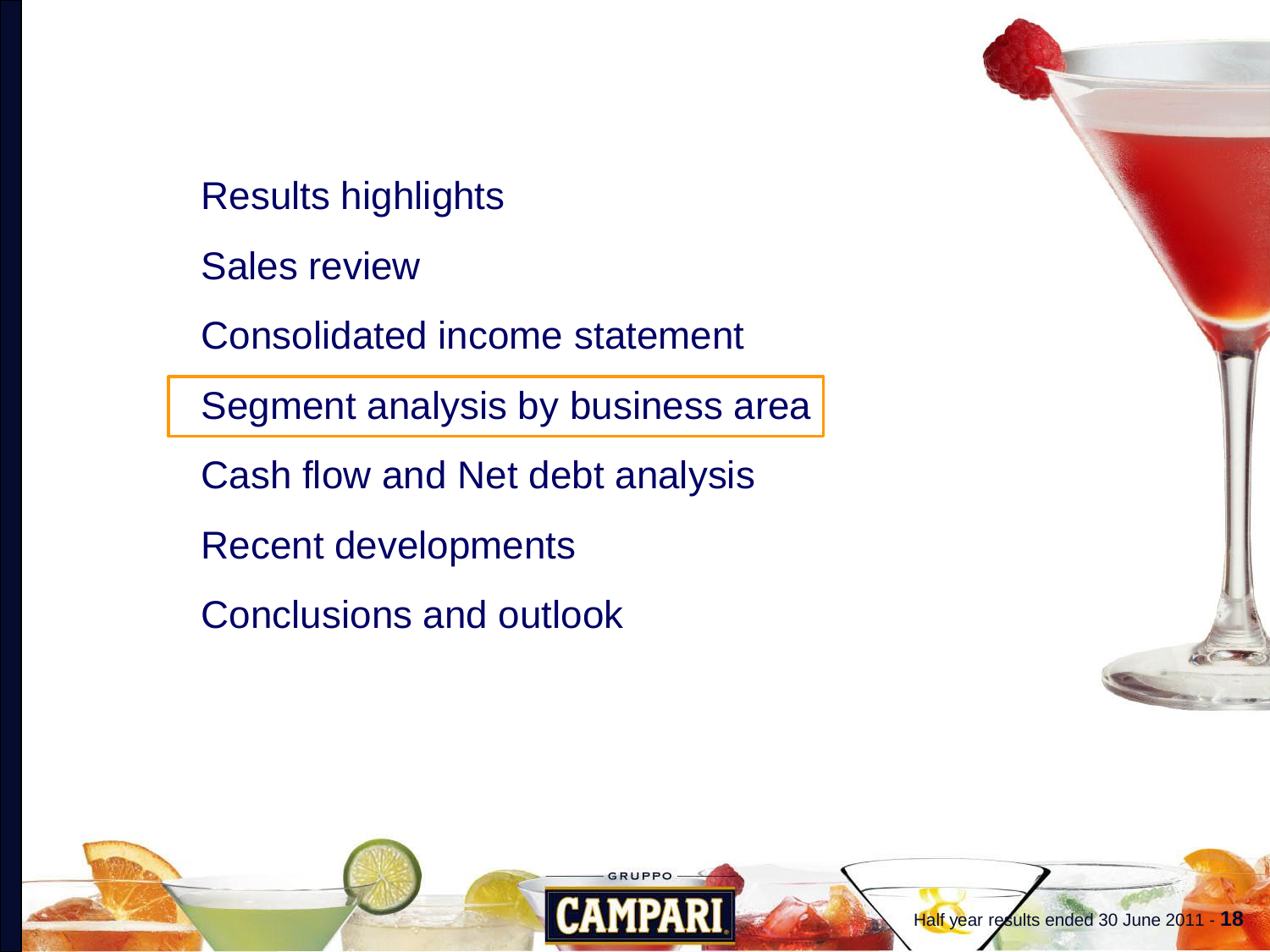# Consolidated CAAP (Contribution after A&P)

| 1H 2010                       | <b>Organic</b> | <b>Forex</b> | <b>Perimeter</b> | 1H 2011   | <b>Total change</b> |
|-------------------------------|----------------|--------------|------------------|-----------|---------------------|
| Net sales: $\epsilon$ 515.7 m | $+12.2%$       | $-0.3%$      | $+2.3%$          | € 589.1 m | $+14.2%$            |
| Gross profit: € 299.6 m       | $+12.4%$       | $-0.2%$      | $+3.5%$          | € 346.5 m | $+15.7%$            |
| € 209.5 m<br><b>CAAP:</b>     | $+11.5%$       | $-0.1%$      | $+3.4%$          | € 240.7 m | $+14.9%$            |



- > **Total change in CAAP in 1H 2011: +14.9%** (vs. 14.2% in Net sales)
	- **Organic growth** in CAAP: +11.5% (vs. 12.2% in Net sales), due to +14.4% A&P spend increase

- **FX rates: neutral impact on CAAP**
- **Perimeter effect:**  $+3.4\%$  (vs.  $+2.3\%$  in Net sales) driven by high margin Frangelico, Carolans and Irish Mist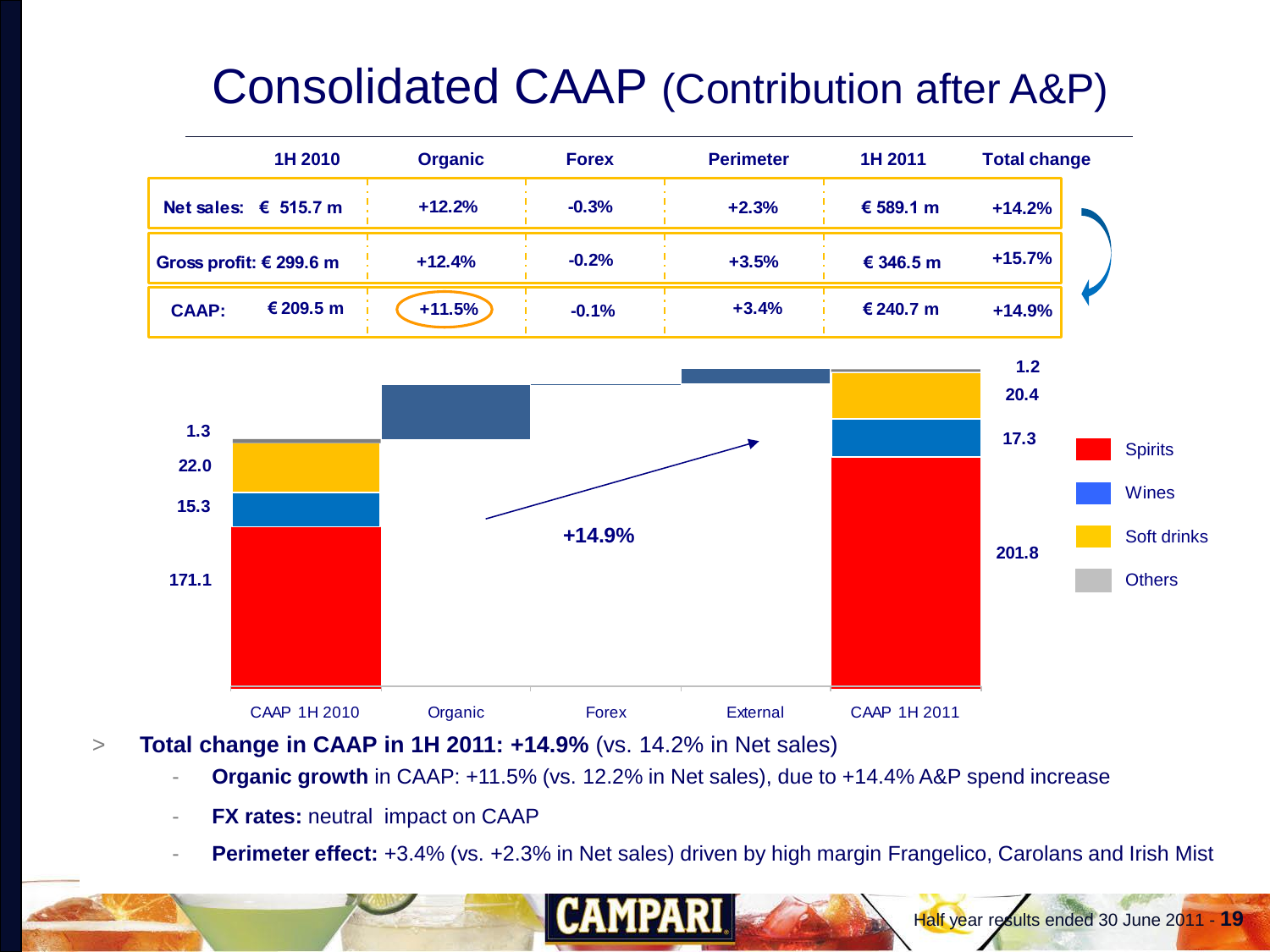# Spirits - CAAP analysis



| $\epsilon$ million                | 1H 2011 |          | 1H 2010 |          | <b>Change</b> |         | of which: |          |
|-----------------------------------|---------|----------|---------|----------|---------------|---------|-----------|----------|
|                                   |         |          |         |          |               | organic | forex     | external |
| Net sales                         | 460.3   | 100.0%   | 396.5   | 100.0%   | 16.1%         | 13.8%   | $-0.3%$   | 2.6%     |
| Gross profit                      | 294.0   | 63.9%    | 250.1   | 63.1%    | <b>17.6%</b>  | 13.7%   | $-0.3%$   | 4.2%     |
| Advertising and promotion         | (92.1)  | $-20.0%$ | (79.0)  | $-19.9%$ | <b>16.6%</b>  | 13.3%   | $-0.5%$   | 3.8%     |
| <b>Contribution after A&amp;P</b> | 201.8   | 43.8%    | 171.1   | 43.1%    | 18.0%         | 13.9%   | $-0.3%$   | 4.4%     |

- > **Existing business:** CAAP grew in line with net sales
- > **FX rates** negatively impacted sales and CAAP by 0.3%
- > **External growth**: Accretive impact of Frangelico, Carolans and Irish Mist led to an increase in gross profit (+4.2%) and CAAP (+4.4%) outpacing growth in Net sales (+2.6%)

GRUPPO

Half year results ended 30 June 2011 - **20**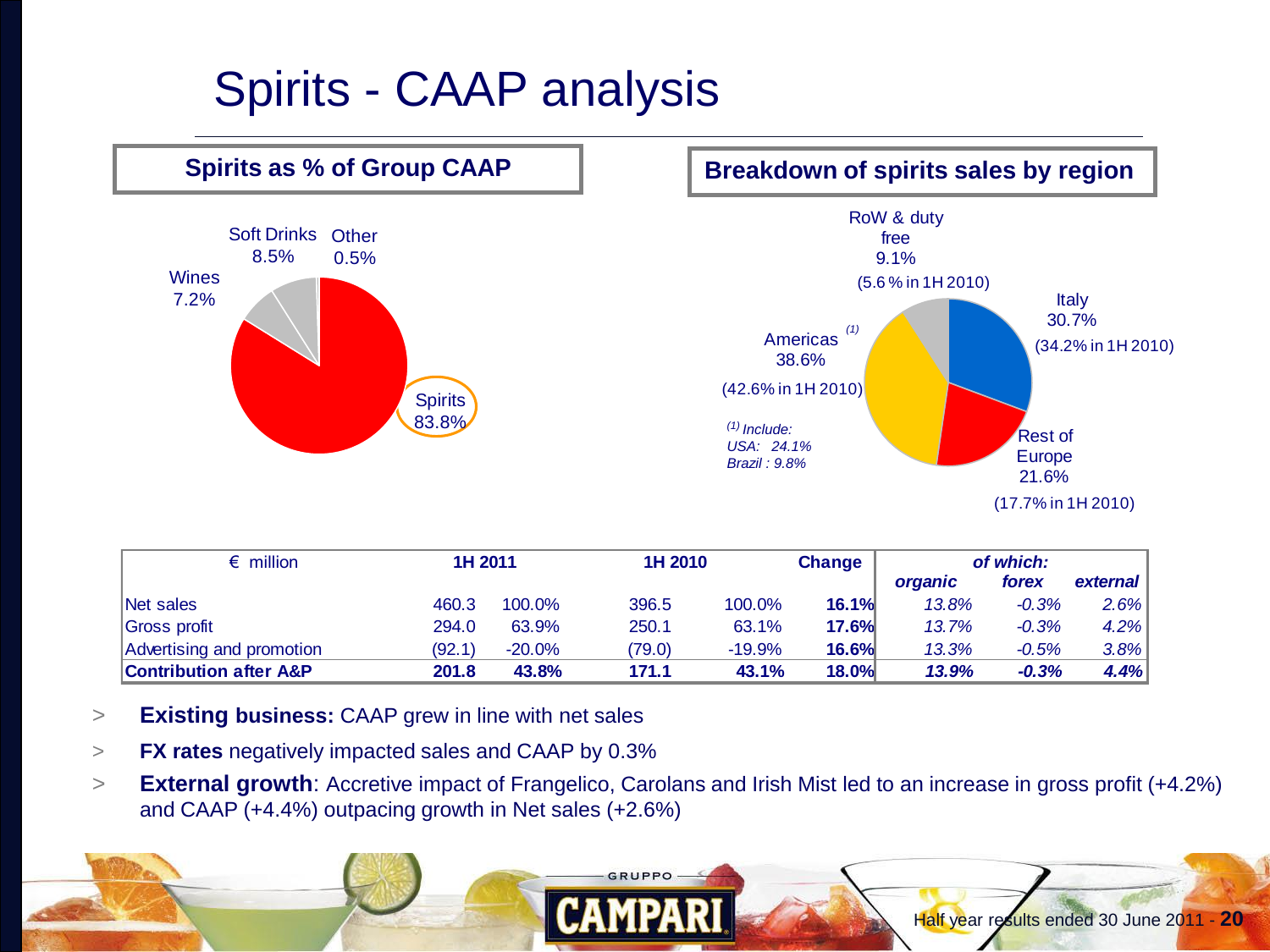# Wines - CAAP analysis



#### > **Existing business**:

- Growth in gross profit higher than Net sales (+17.2% vs. 14.4%) due to favourable sales mix and better absorption of production **fixed costs**
- Growth in CAAP (+13.0%) lower than gross profit (+17.2%) due to significant step up in **A&P investments** (+27.8%)

**CAMPARI** 

#### > **Positive FX rates driven by AUD**

> Slightly negative **perimeter effect** due to phasing of A&P on new business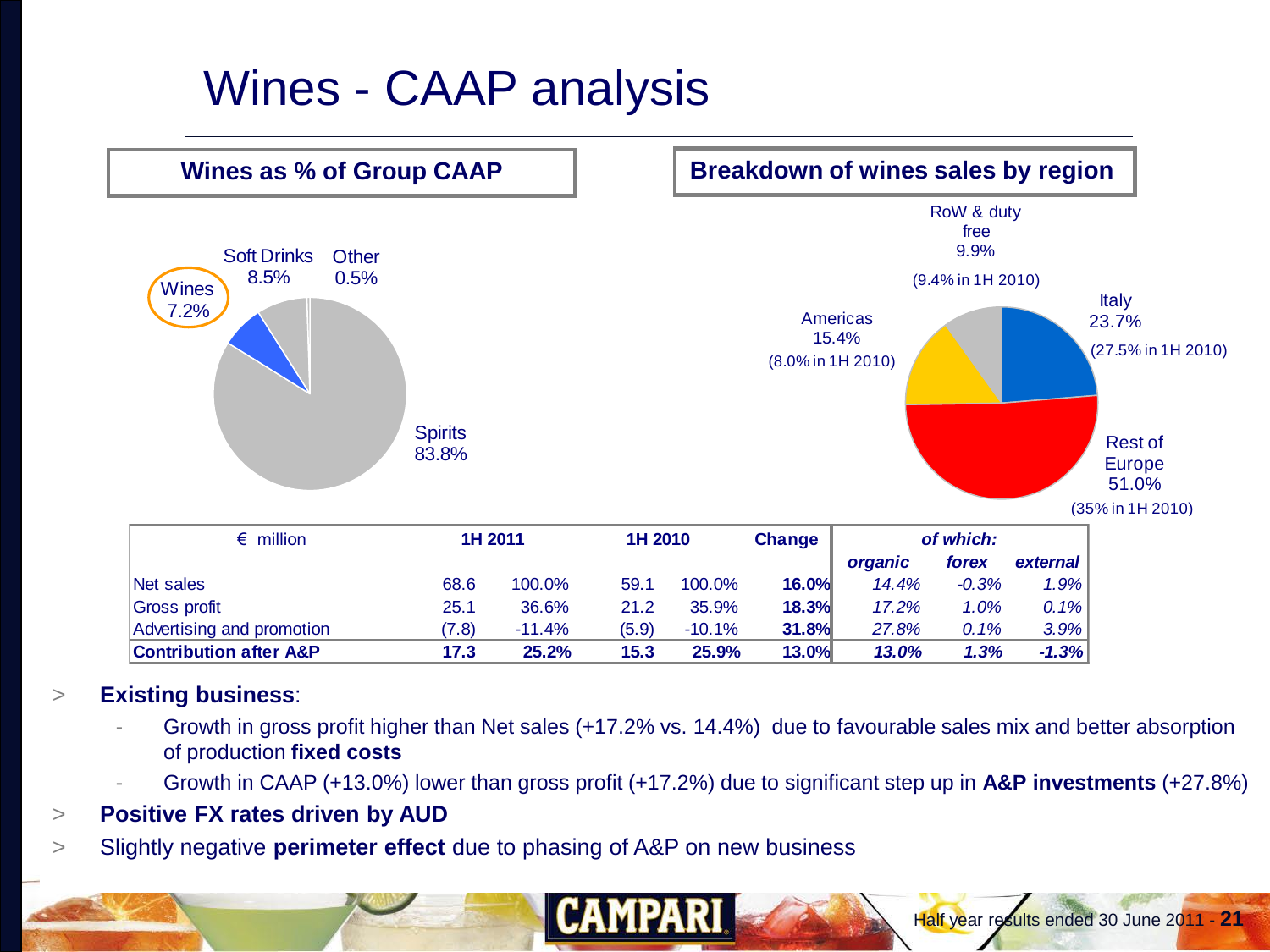# Soft Drinks - CAAP analysis



| E THILION                         |       | 10 ZV 11 | 10 ZU 10 |         | <b>Unange</b> |          | or writch: |          |
|-----------------------------------|-------|----------|----------|---------|---------------|----------|------------|----------|
|                                   |       |          |          |         |               | organic  | forex      | external |
| Net sales                         | 54.3  | 100.0%   | 53.9     | 100.0%  | 0.8%          | 0.6%     | $0.2\%$    | $0.0\%$  |
| <b>Gross profit</b>               | 25.9  | 47.7%    | 26.9     | 50.0%   | $-3.9%$       | $-4.1\%$ | 0.2%       | $0.0\%$  |
| Advertising and promotion         | (5.5) | $-10.2%$ | (5.0)    | $-9.3%$ | 11.1%         | 10.9%    | 0.2%       | $0.0\%$  |
| <b>Contribution after A&amp;P</b> | 20.4  | 37.5%    | 22.0     | 40.7%   | $-7.3%$       | $-7.5%$  | 0.2%       | $0.0\%$  |

#### > **Existing business**:

Decrease in gross profit (-4.1%) due to unfavourable sales mix (Crodino vs. carbonated drinks)

GRUPPO

- Further decline of CAAP (-7.5%) due to increased **A&P investment** (+10.9%)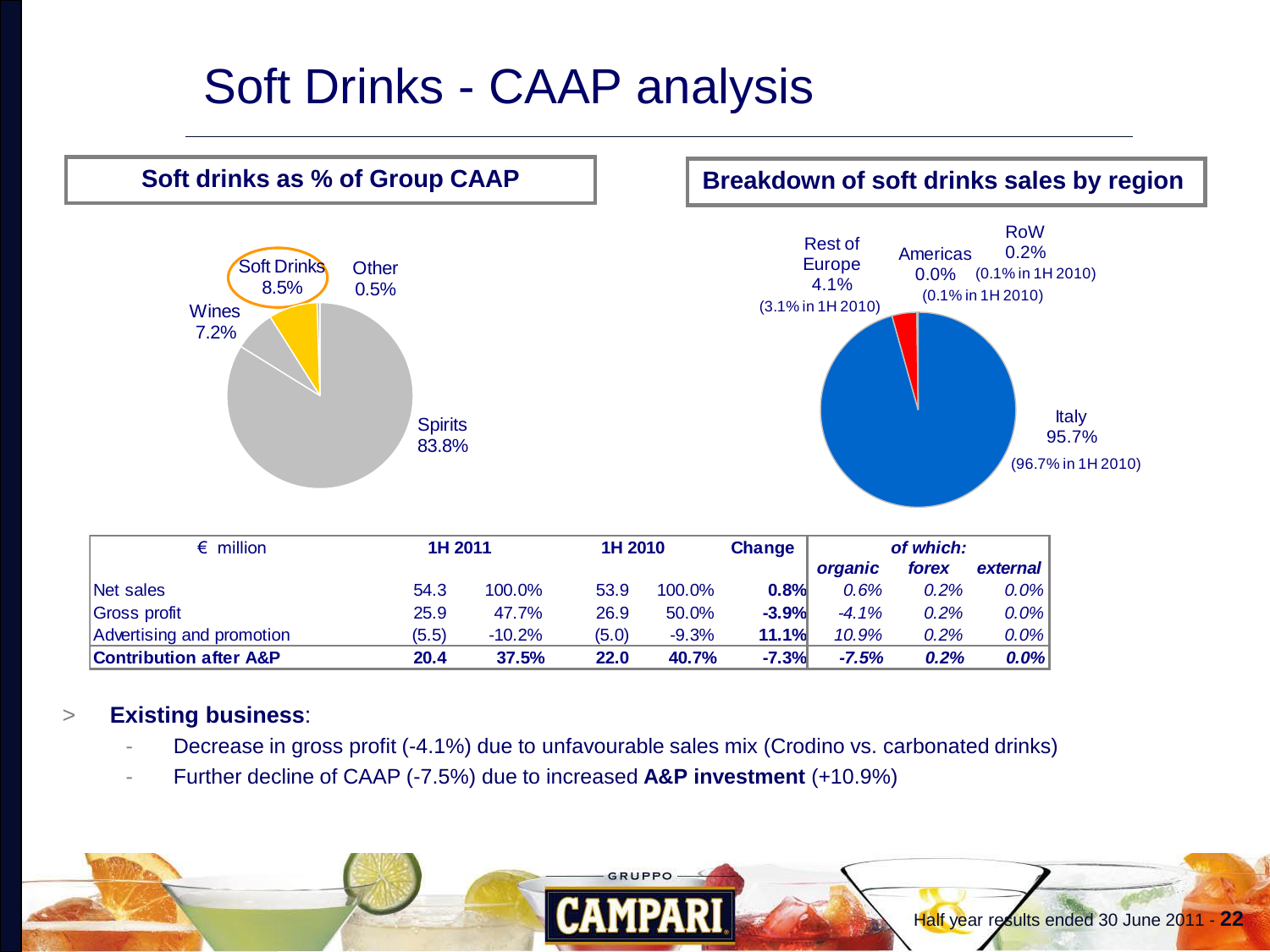Results highlights

Sales review

Consolidated income statement

Segment analysis by business area

Cash flow and Net debt analysis

Recent developments

Conclusions and outlook

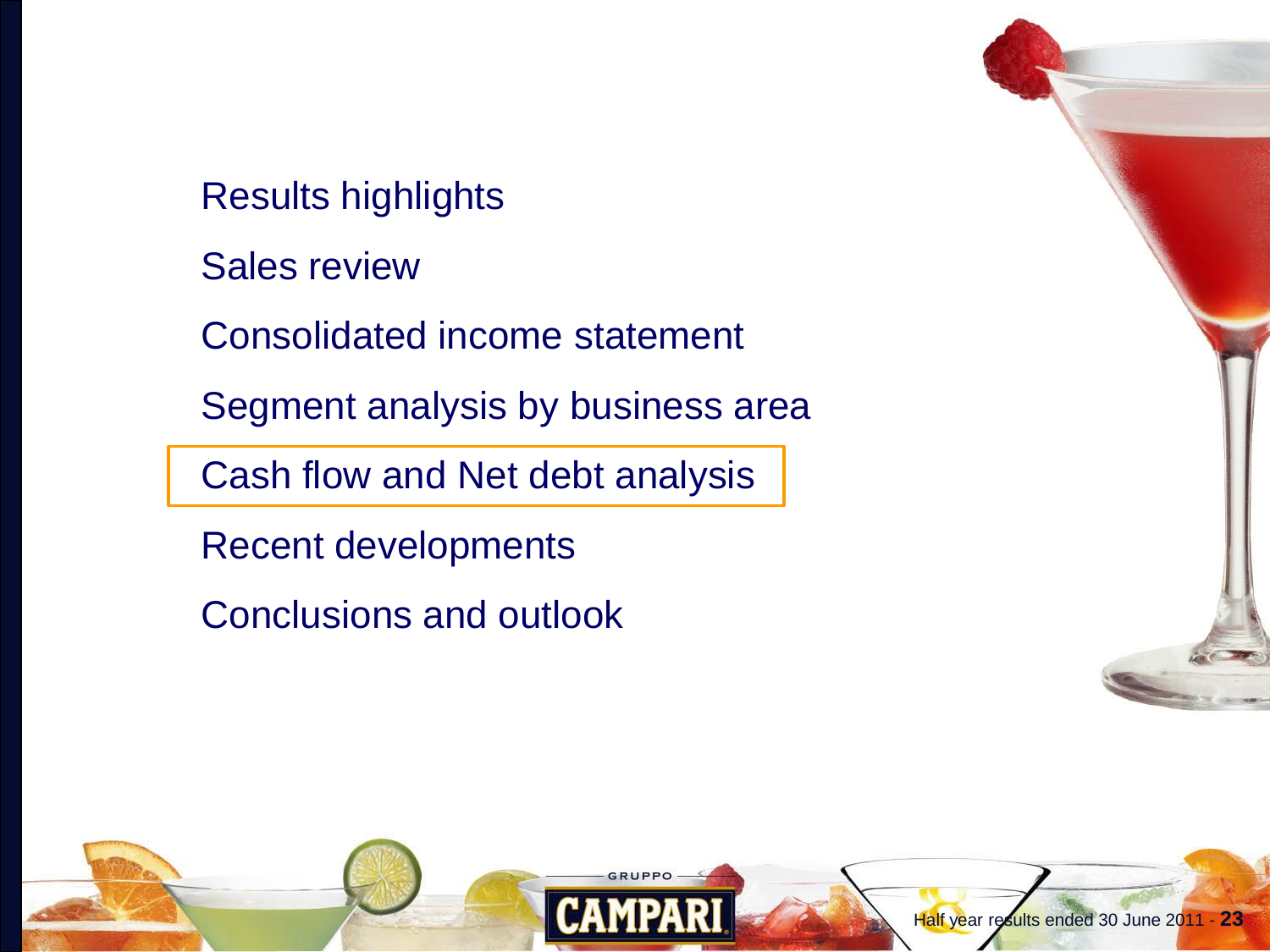# Operating Working Capital

| $(\epsilon$ million)           | 30 June 2011 | 31 Dec 2010 | <b>Change</b> | 30 June 2010 | <b>Change</b> |
|--------------------------------|--------------|-------------|---------------|--------------|---------------|
| <b>Receivables</b>             | 264.9        | 269.4       | (4.5)         | 233.3        | 31.5          |
| <b>Inventories</b>             | 316.0        | 294.9       | 21.1          | 316.0        | (0.1)         |
| Payables                       | (187.7)      | (187.4)     | (0.3)         | (183.6)      | (4.1)         |
| <b>Net Working Capital</b>     | 393.1        | 376.8       | 16.3          | 365.8        | 27.4          |
| Last Twelve Months (LTM) Sales | 1,236.4      | 1,163.0     | 73.4          | 1,082.3      | 154.1         |
| <b>NWC/LTM Sales (%)</b>       | 31.8%        | 32.4%       |               | 33.8%        |               |

> **OWC down to 31.8%** of LTM sales as of 30 June 2011 from 33.8% as of 30 Jun 2010, thanks to containment of OWC growth

**GRUPPO** 

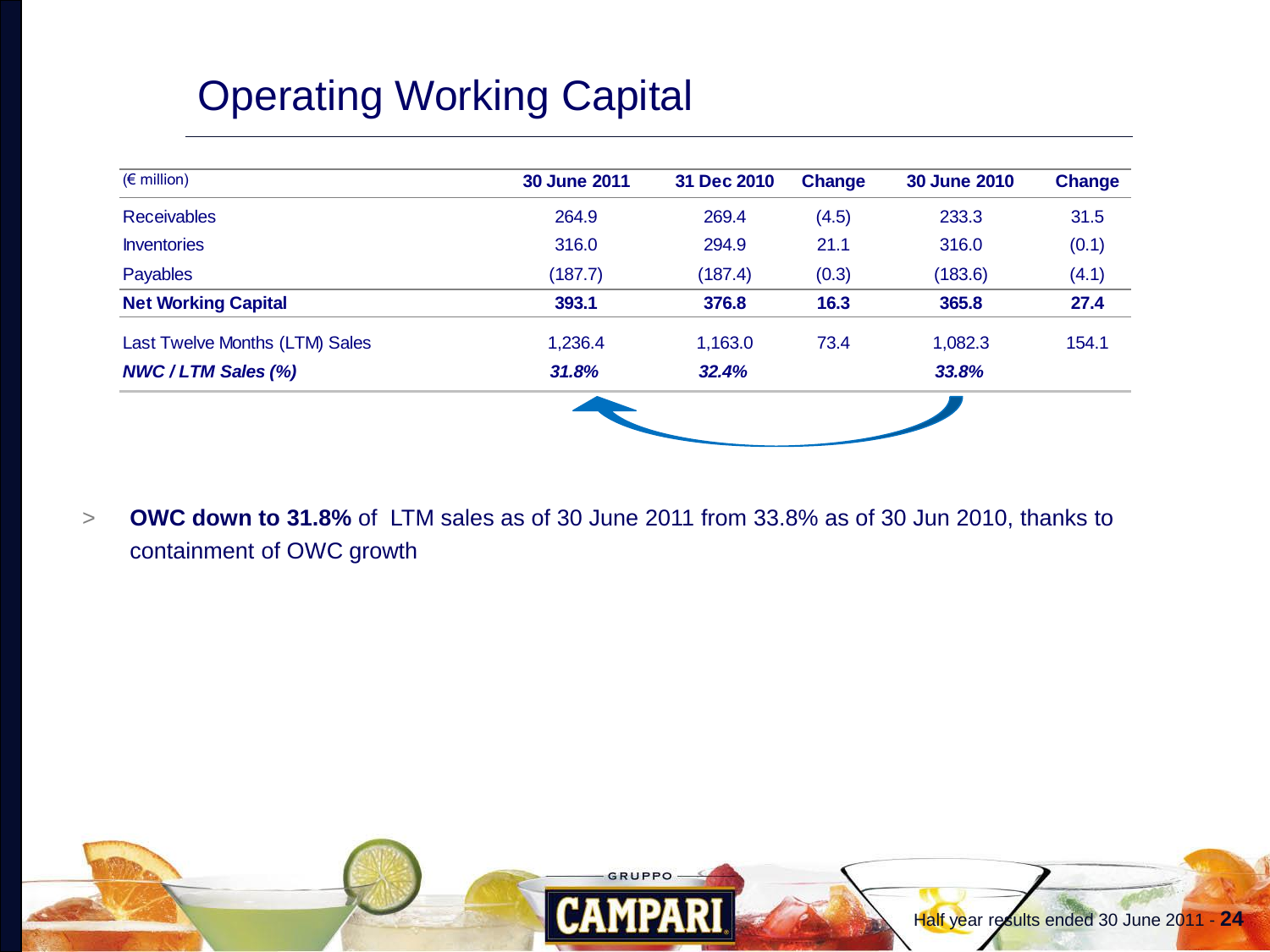# Consolidated cash flow

| $(\epsilon$ million)                                                                     | <b>Notes</b> | 30 June 2011       | 30 June 2010       | <b>Change</b>    |
|------------------------------------------------------------------------------------------|--------------|--------------------|--------------------|------------------|
| <b>EBIT</b>                                                                              |              | 136.9              | 114.4              | 22.5             |
| Amortisation and depreciation                                                            |              | 15.2               | 12.6               | 2.6              |
| Other changes in non-cash items                                                          |              | 0.0                | 3.8                | (3.8)            |
| Changes in tax payables and receivables and other non financial receivables and payables |              | 2.0                | (0.7)              | 2.7              |
| Income taxes paid                                                                        |              | (43.0)             | (33.3)             | (9.7)            |
| Cash flow from operating activities before changes in operating working capital          |              | 111.1              | 96.9               | 14.2             |
| Net change in Operating Working Capital (at constant FX and perimeter)                   | (1)          | (27.8)             | (3.7)              | (24.1)           |
| Cash flow from operating activities (A)                                                  |              | 83.4               | 93.2               | (9.8)            |
| Net interest paid (B)                                                                    | (2)          | (16.1)             | (16.4)             | 0.3              |
| Capex (C)                                                                                | (3)          | (15.4)             | (35.9)             | 20.5             |
| Free cash flow (A+B+C)                                                                   |              | 51.8               | 40.8               | 11.0             |
| <b>Acquisitions</b>                                                                      | (4)          | (7.7)              | 0.0                | (7.7)            |
| Other changes                                                                            | (5)          | (14.2)             | (2.6)              | (11.6)           |
| Dividends paid                                                                           |              | (34.6)             | (34.6)             | (0.0)            |
| Cash flow from other activities (D)                                                      |              | (56.5)             | (37.2)             | (19.3)           |
| Exchange rate differences and other movements (E)                                        | (6)          | 14.2               | (31.1)             | 45.3             |
| Net increase (decrease) in net financial position from activities (A+B+C+D+E)            |              | 9.5                | (27.5)             | 37.0             |
| Change in estimated debt for the exercise of put options and earn outs                   | (7)          | (1.6)              | 2.1                | (3.6)            |
| Net increase (decrease) in net financial position                                        |              | 8.0                | (25.4)             | 33.3             |
| Net cash/debt at 1-Jan<br>Net cash/debt at 30-June                                       |              | (677.0)<br>(669.0) | (630.8)<br>(656.2) | (46.2)<br>(12.8) |

- **(1) Organic change in OWC**. FX effect of € 15.3 million included in 'Exchange rate differences and other movements' (see Note #6). Perimeter effect of € (3.9) million included in 'Acquisitions'.
- **(2) Net interest paid** of € 16.1 million, net of non-cash interest charges
- **(3) Capex** include gross maintenance capex of € 13.5 m, extraordinary capex of € 4.9 m (€ 2.5 m for Argentina plant; € 2.4 m Kentucky plant), asset disposal of  $\in$  3.0 million
- **(4) Acquisitions** include acquisition of Vasco (€ 6.4 million), Cazalis and Reserva San Juan (€ 1.1 million) and payment of earn-out on previous acquisitions (€ 0.3 million)
- **(5) Other changes** include net purchase of own shares for servicing stock option plans
- **(6) Exchange rate differences and other movements** include positive FX effects on OWC (€ 15.3 million)
- **(7) Change in estimated debt for the exercise of put options and earn out** include estimated value of exercise of put option on 20% share in Vasco of € 1.6 million)

- 10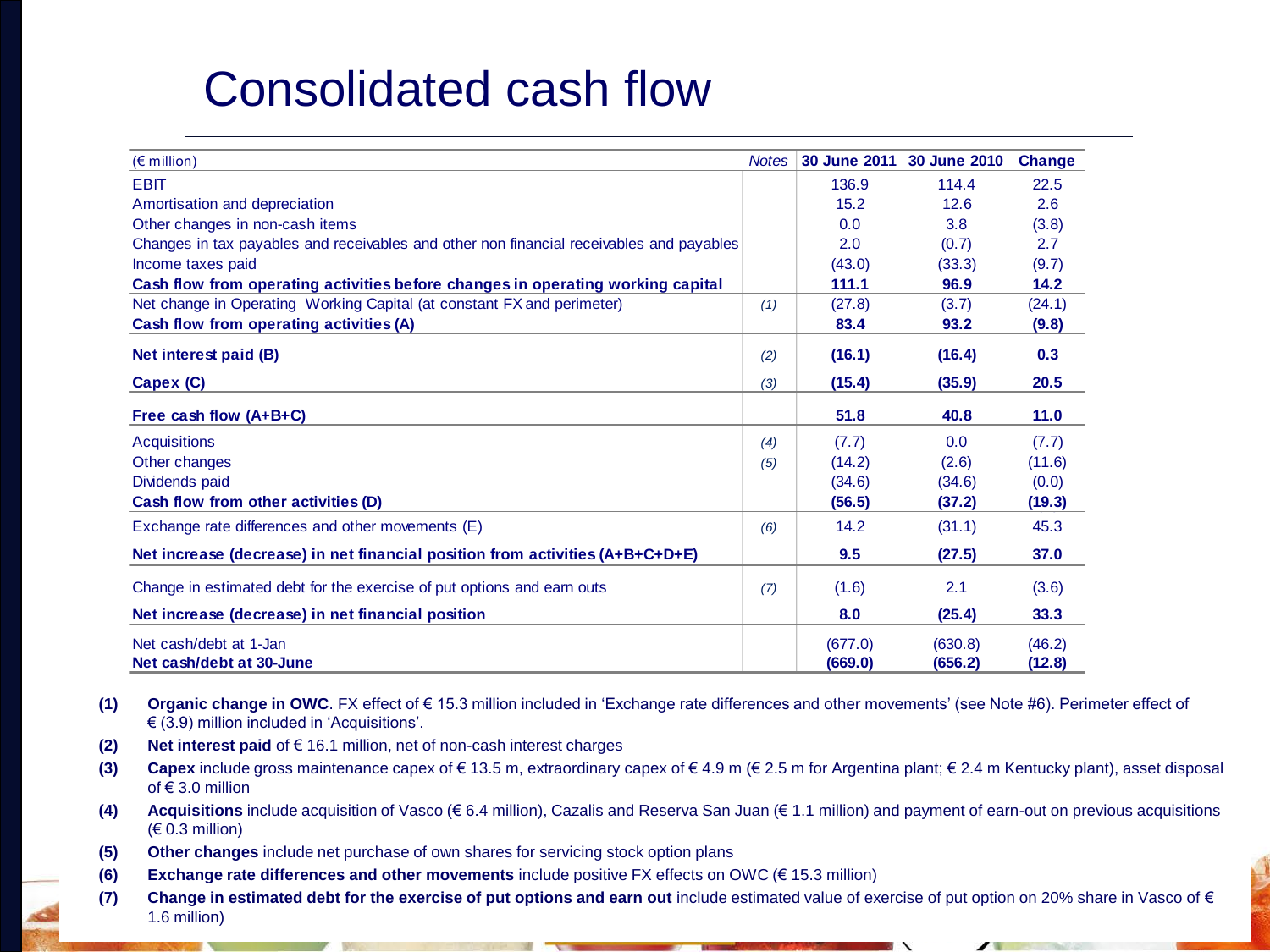# Consolidated cash flow (cont'd)

- > **Increase in Free Cash Flow from operating activities of € 11.0 million**  (from € 40.8 million in 1H 2010 to € 51.8 million in 1H 2011)
	- **+** Growth in EBITDA of € 25.1 million
	- **-** Higher tax paid by € 9.7 million
	- **-** Higher organic increase in OWC of € 24.1 million
	- **+** Lower capital expenditure by € 20.5 million
- > **Increase in cash flow from Other Activities and other cash flow changes of € 22.3 million**  (from € (66.2) million in 1H 2010 to € 43.8 million in 1H 2011)
	- **-** Increase in Acquisitions of € 7.7 million
	- **-** Increase in Other changes of € 11.6 million (purchase of own shares)
	- **+** Positive increase in FX differences of € 45.2 million
	- **-** Higher change in estimated debt for exercise of put option and earn outs by € 3.6 million
- > **Decrease in Net debt by € 8.0 million in 1H 2011** (vs. increase of € 25.4 million in 1H 2010) implies an increase in total cash flow of **€ 33.3 million** period on period
- > **Net financial debt of € 669.0 as of 30 June 2011** (from € 677.0 million as of 31 Dec 2010)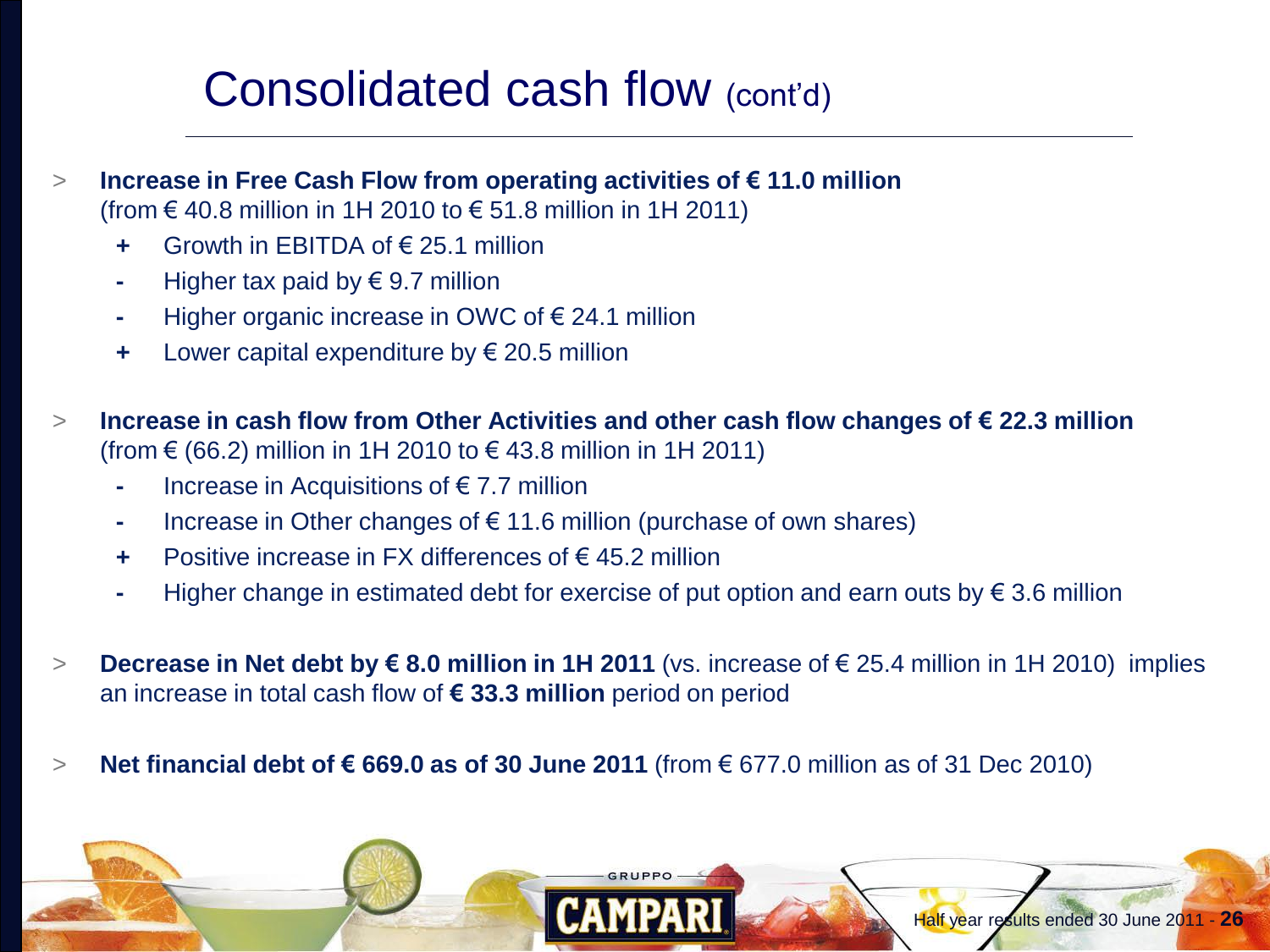### Analysis of debt structure

| $\epsilon$ million                       | 30 June 2011 | <b>31 December 2010</b> |                 |
|------------------------------------------|--------------|-------------------------|-----------------|
| Cash and cash equivalents                | 238.2        | 259.7                   |                 |
| Payables to banks                        | (26.0)       | (38.4)                  |                 |
| Real estate lease payables               | (3.6)        | (3.4)                   |                 |
| Private placement and bond issues        | (5.8)        | (6.2)                   |                 |
| Other assets or liabilities              | (13.7)       | (10.7)                  | <b>EUR</b><br>٠ |
| Total short-term cash/(debt)             | 189.1        | 201.0                   | 71%             |
| Payables to banks                        | (0.2)        | (0.4)                   |                 |
| Real estate lease payables               | (2.3)        | (4.4)                   |                 |
| Private placement and bond issues        | (850.1)      | (869.0)                 |                 |
| Other financial payables                 | (0.5)        | (0.7)                   |                 |
| Total medium to long-term cash/(debt)    | (853.1)      | (874.5)                 |                 |
| Total cash/(debt) on ordinary activities | (664.1)      | (673.6)                 |                 |
| Liabilities for put option and earn-out  | (5.0)        | (3.4)                   |                 |
| Total net cash/(debt)                    | (669.0)      | (677.0)                 |                 |



#### (2.2X as of 31 Dec 2010)

**(189.4)**



 $\Box$  USPP 2002  $\Box$  USPP 2003  $\Box$  USPP 2009  $\Box$  OTHERS  $\Box$  BOND 2009

**CAMPA** 

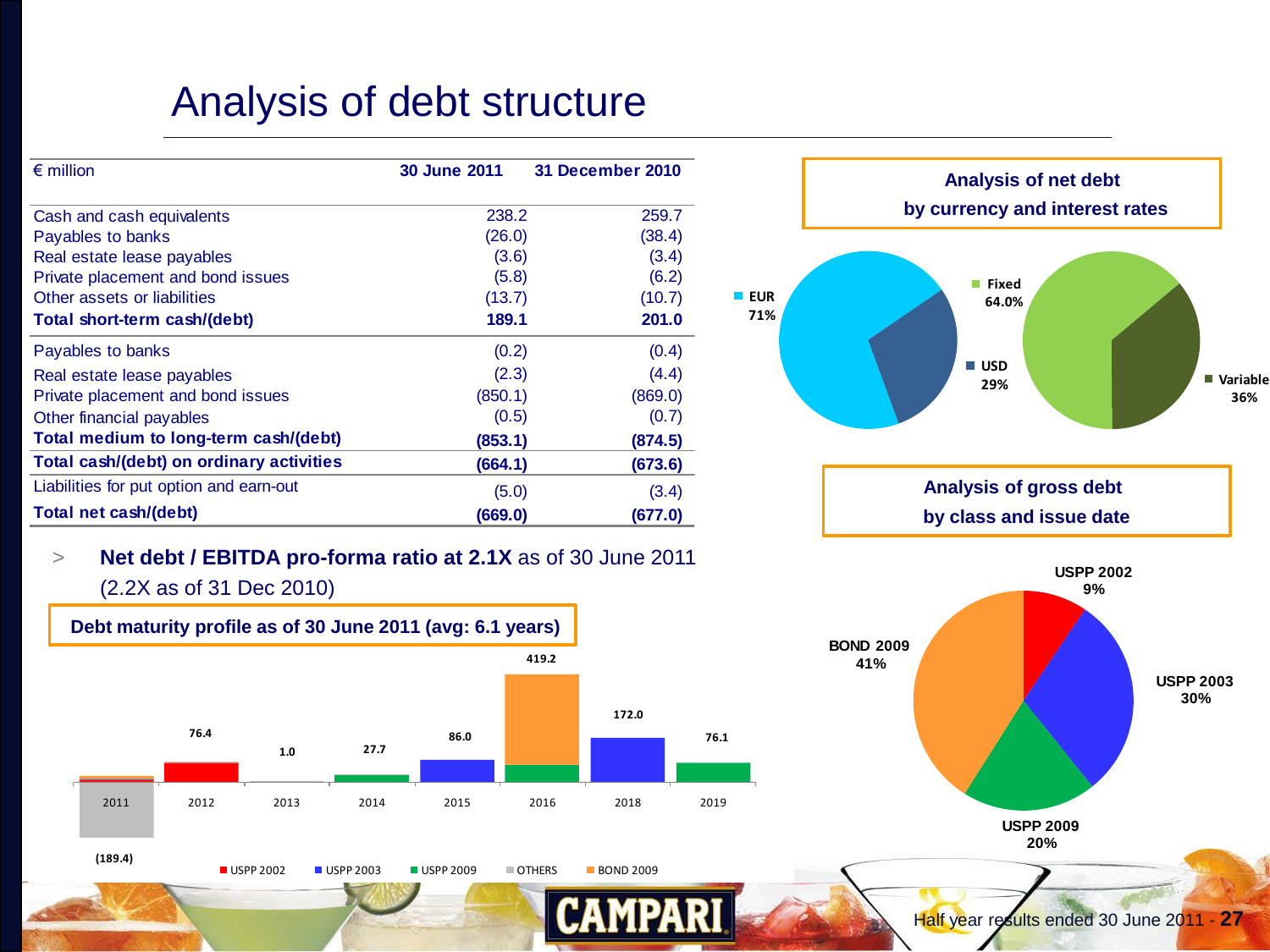Results highlights

Sales review

Consolidated income statement

Segment analysis by business area

Cash flow and Net debt analysis

Recent developments

Conclusions and outlook

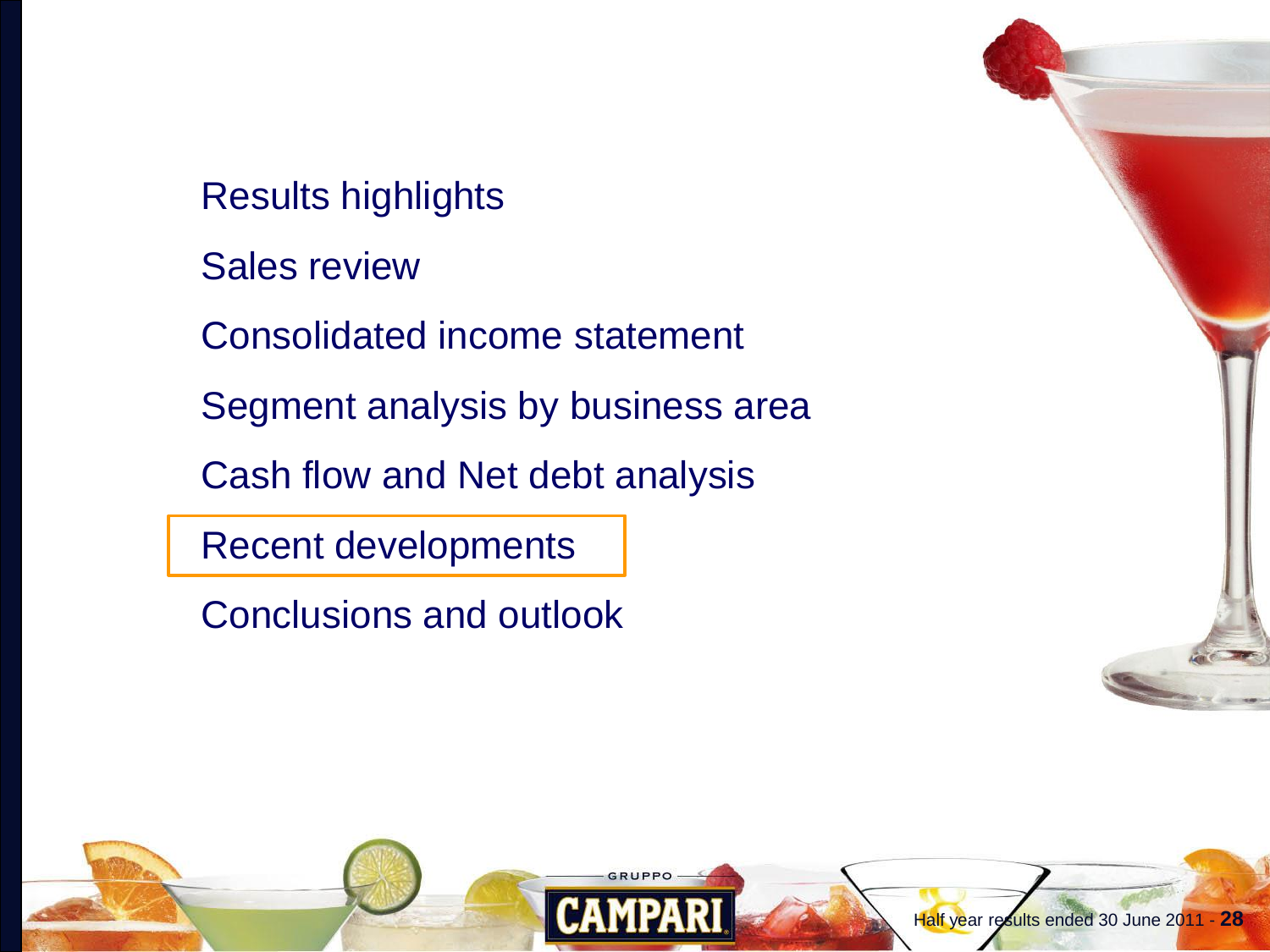#### Half year results ended 30 June 2011 - **29**

### Recent developments

- > Acquisition of Argentinean brands **Cazalis** (aperitif) and **Reserva San Juan** (brandy) in May 2011 for a consideration of USD 1.5 million
- > Termination of **Cutty Sark distribution agreement in US** as of June 2011 ( $\in$  9.8 million in Net sales and  $\in$  1.3 million in CAAP in FY 2010)
- > Acquisition of **Sagatiba** brand





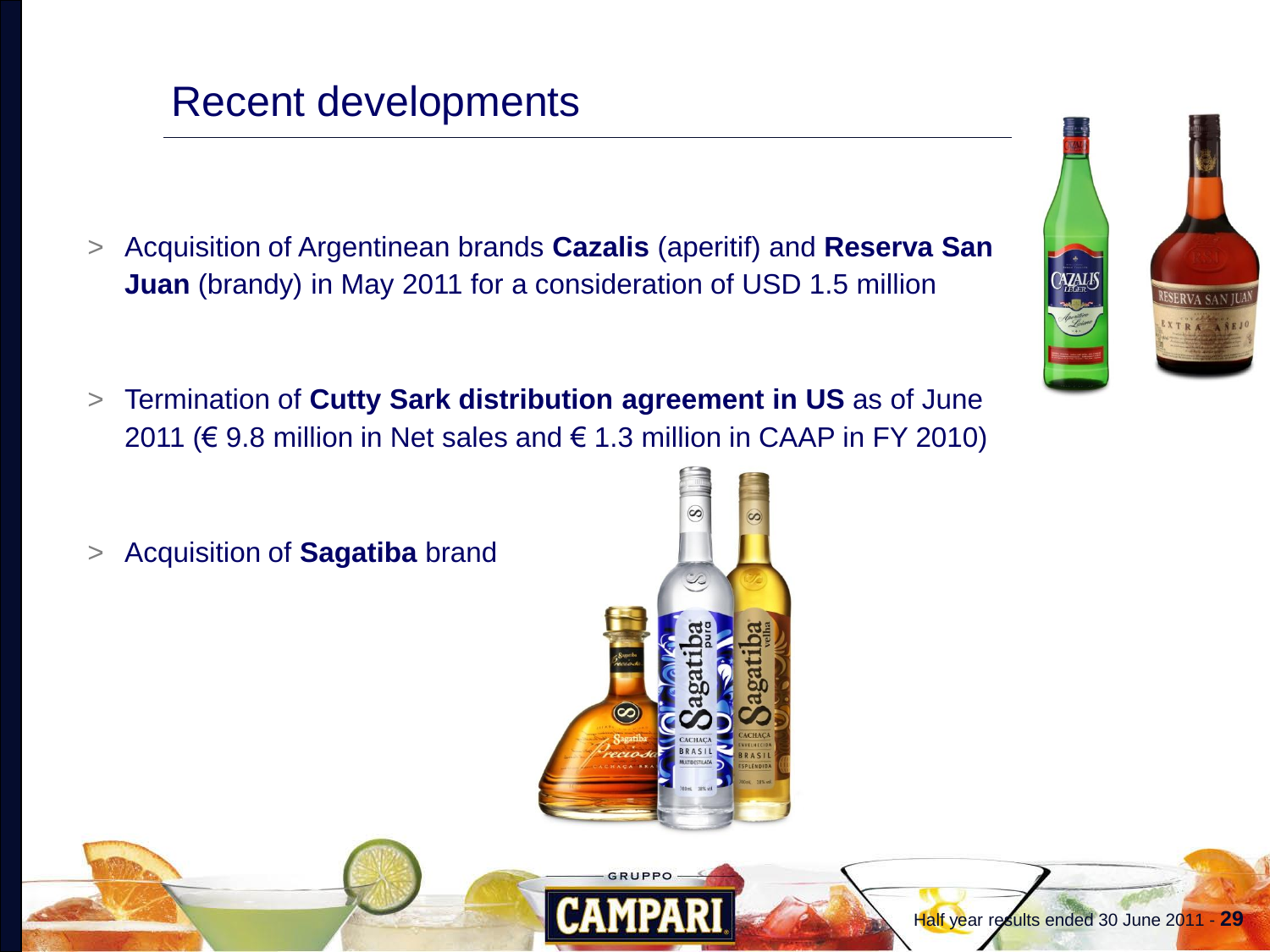## Gruppo Campari acquires Sagatiba

### **Key highlights**

- > On August 3, 2011 Campari finalized the acquisition of **Sagatiba**, the **leading** and **fast growing super premium cachaça in Brazil**, which Campari had started to distribute in March 2010
- > Acquired business includes the Sagatiba trademarks and related business assets
- > The price paid was **USD 26 million** (equivalent to € 18 million on the closing date), **plus earn out**  calculated as 7.5% of annual sales value posted in the 8 years period after the deal closing.
- > The **implied EBITDA multiple in 2012** (the first year of full consolidation of the brand's profitability) based on the **overall acquisition price of USD 36.3 million** (inclusive of the expected earn-out) is **13x**

#### **Rationale**

- > Strengthens our brand portfolio in key Brazilian market
- > Enables us to **tap into the largest segment of the Brazilian spirits market** as well as **leverage the premiumization trend**
- > Further **enhances the Group's premium offering** in Latin America
- > Low risk and easy integration

**Ragatiba**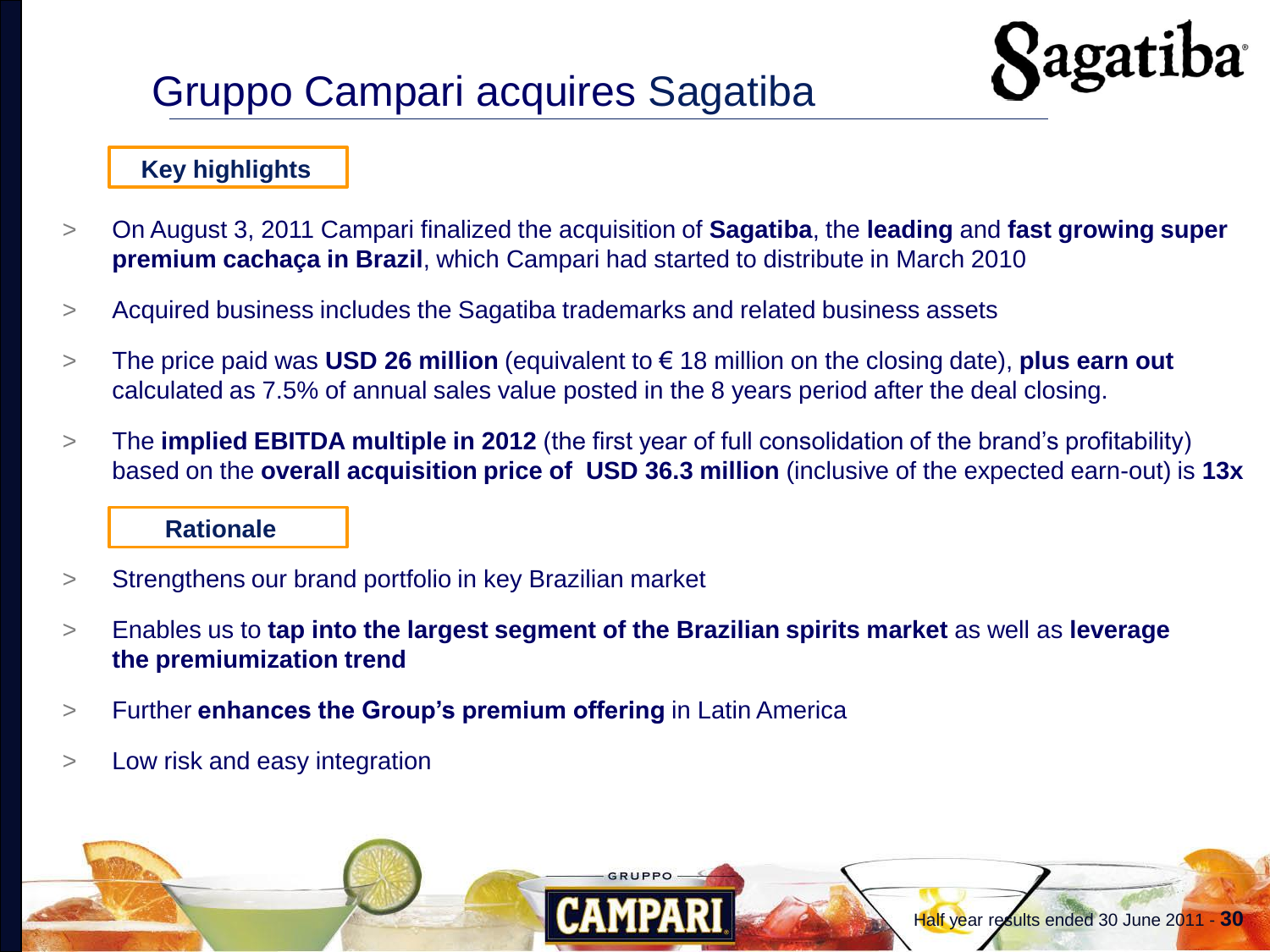### Sagatiba: business overview



#### **Sagatiba**

- > Founded by Brazilian entrepreneur Marcos de Moraes in 2004, Sagatiba's portfolio offers consumers a variety **of high quality cachaça**, including an **unaged offering (Pura) and an aged portfolio (Velha and Preciosa)**
- > In terms of sales volumes, Sagatiba achieved **112,000** nine-liter cases in 2010 posting a CAGR of +21.6% in 2005-2010 (source: IWSR)
- > **Brazil accounts for 2/3 of global sales** (source: IWSR)

#### **Market overview**



Half year results ended 30 June 2011 - **31**

- > Global sales of cachaça exceeded 85 million nine-liter cases on a worldwide basis in 2010. Brazil represents 99% of global sales
- > Cachaça is the **most important spirit category in Brazil**, accounting for 55% of the total spirits volume
- > In Brazil the premium cachaça segment, which accounts for c.4% of the total cachaça market, is gaining market share from the mass market segment
- > This growth is driven by the **trading up of local consumers** moving from standard spirits into premium brands, **driven by socio-economic improvement** and **positive demographics**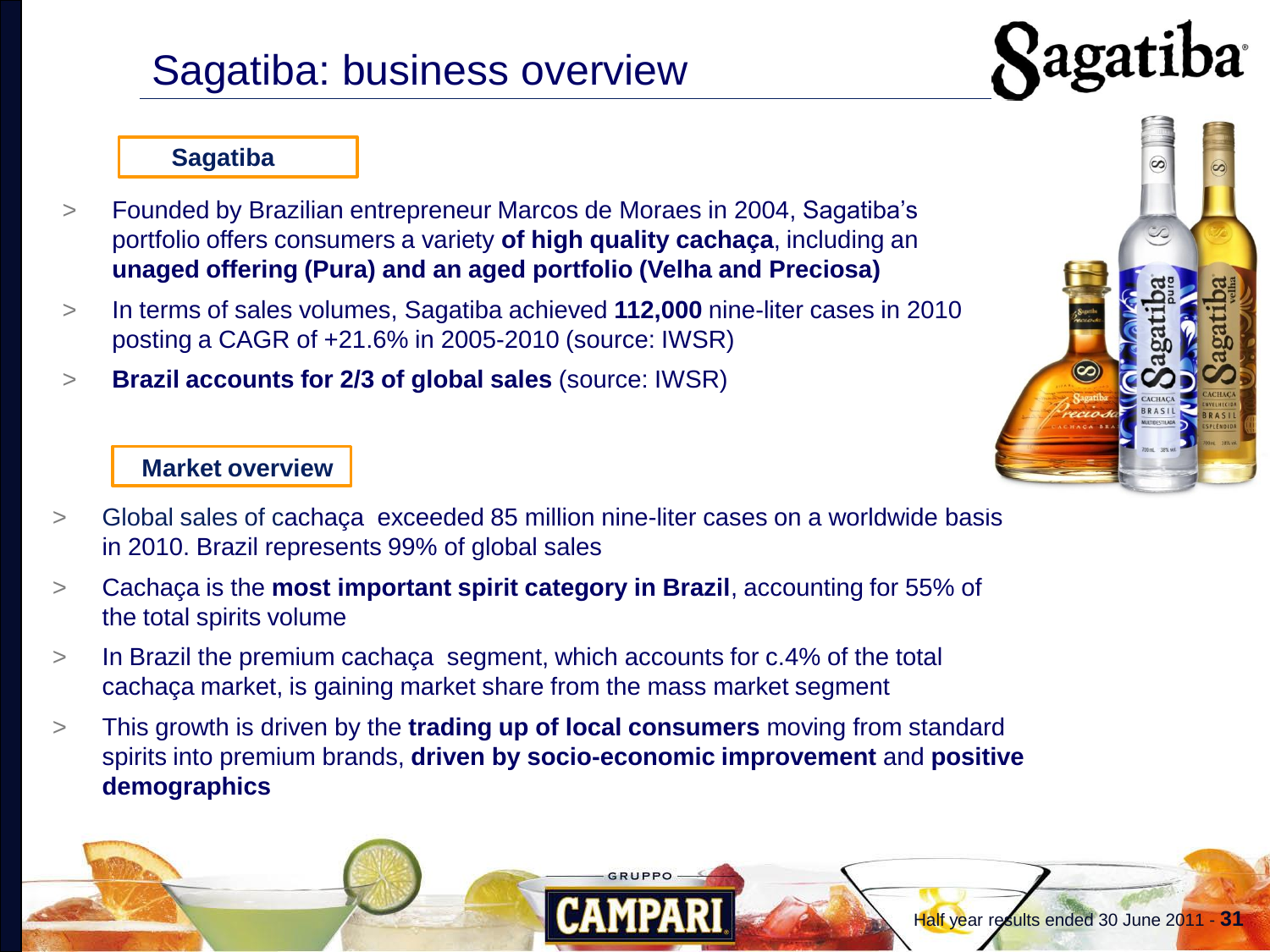### Sagatiba: price positioning in Brazilian spirits market



| <b>PRICE CATEGORY</b>                 | <b>LOW PRICE</b> | <b>STANDARD</b> | <b>PREMIUM</b> | <b>SUPERPREMIUM</b> |
|---------------------------------------|------------------|-----------------|----------------|---------------------|
| Price segment as<br>% of total market | 84%              | $12\%$          | 3%             | 1%                  |
| 2010/2009 change:                     | $-4.1%$          | $+5.4%$         | $+20%$         | $+55.0\%$           |

**This enables us to complete our portfolio offering both from category and price standpoint**

GRUPPO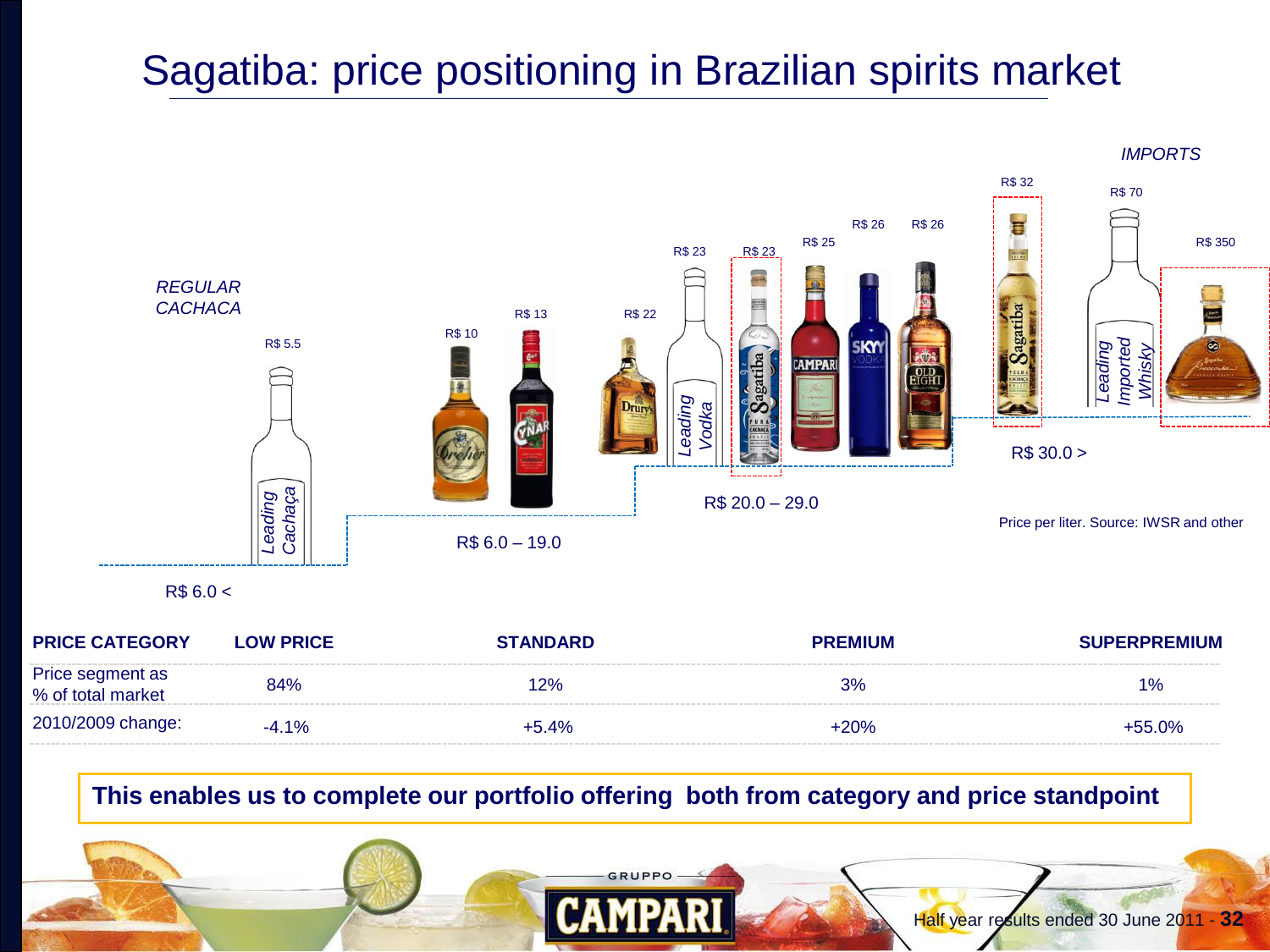Results highlights

Sales review

Consolidated income statement

Segment analysis by business area

Cash flow and Net debt analysis

Recent developments

Conclusions and outlook

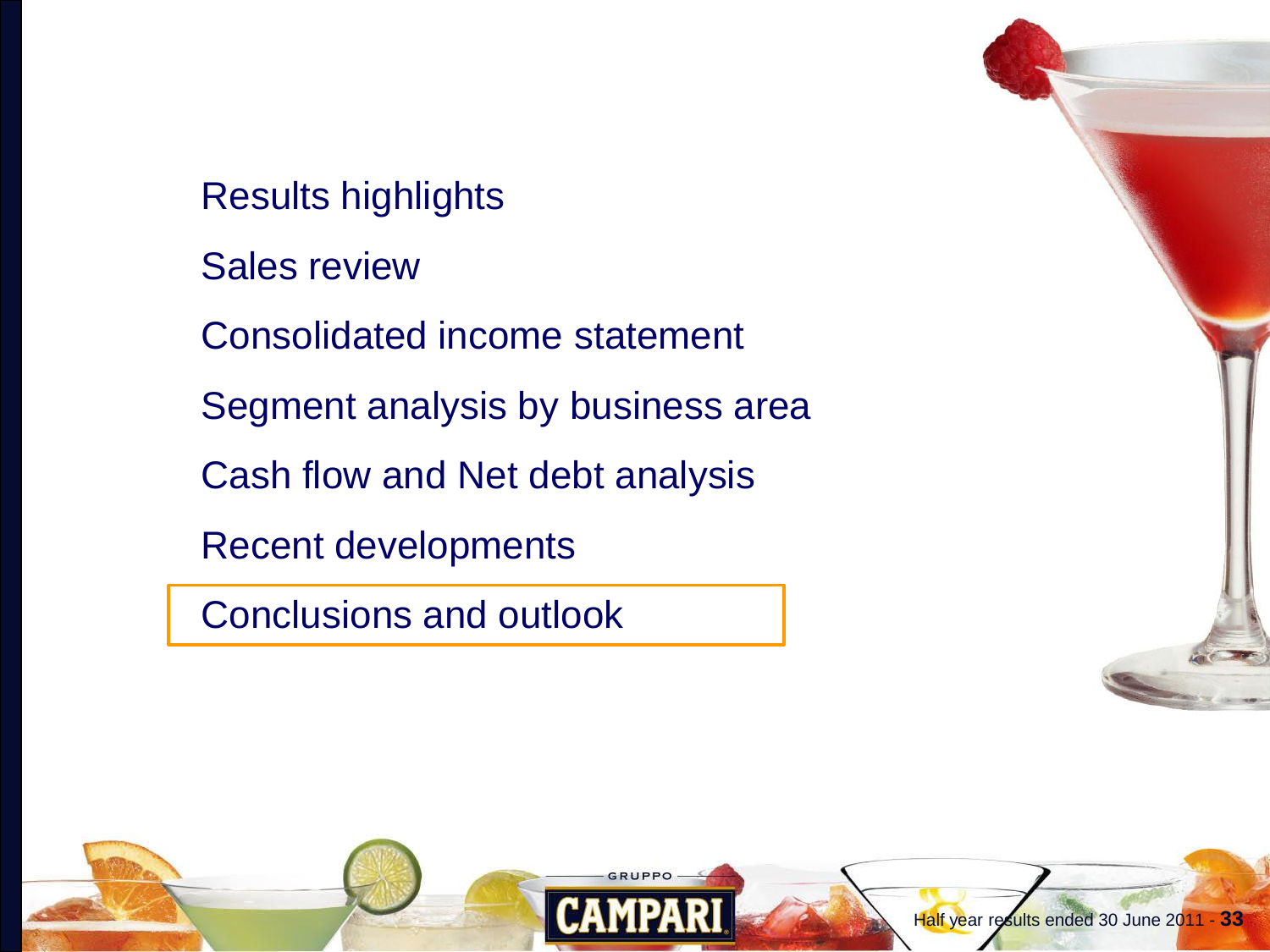## Conclusion & outlook

- > Another strong quarter with **solid double digit growth** across organic sales and key operating indicators:
	- heightened marketing investments
	- strengthened route-to-market
- > The strong momentum, founded on a **well balanced growth across geographies**, **segments** and **brands**, also reflects heightened seasonality of Aperol driven by increased internationalization as well as easy comps in Australia

### > **Looking forward**:

- question mark on external factors such as **macroeconomic conditions** in high seasonality period and **impact of currencies**
- expect our key growth drivers to **continue delivering positive performances**

Half year results ended 30 June 2011 - **34**

remain committed to **sustained investments in marketing** and **innovation**

**Balanced risks and opportunities, we remain optimistic about our full year prospects**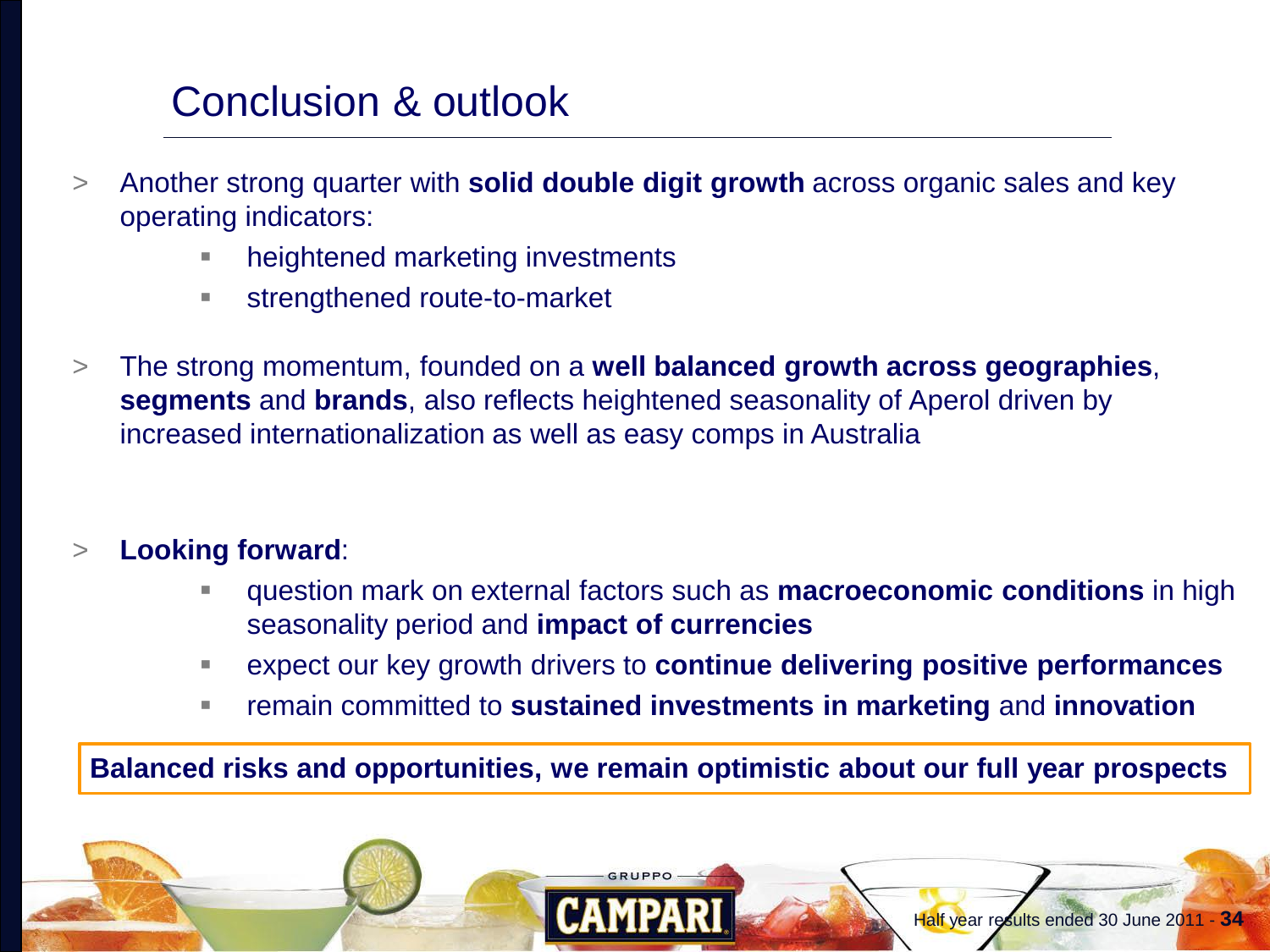### Supplementary schedules

- Schedule 1 Analysis of 1H 2011 net sales growth by segment and region
- Schedule 2 1H 2011 consolidated income statement
- Schedule 3 Consolidated balance sheet at 30 June 2011 Invested capital and financing sources
- Schedule 4 Consolidated balance sheet at 30 June 2011 Asset and liabilities
- Schedule 5 1H 2011 consolidated cash flow
- Schedule 6 Exchange rates effects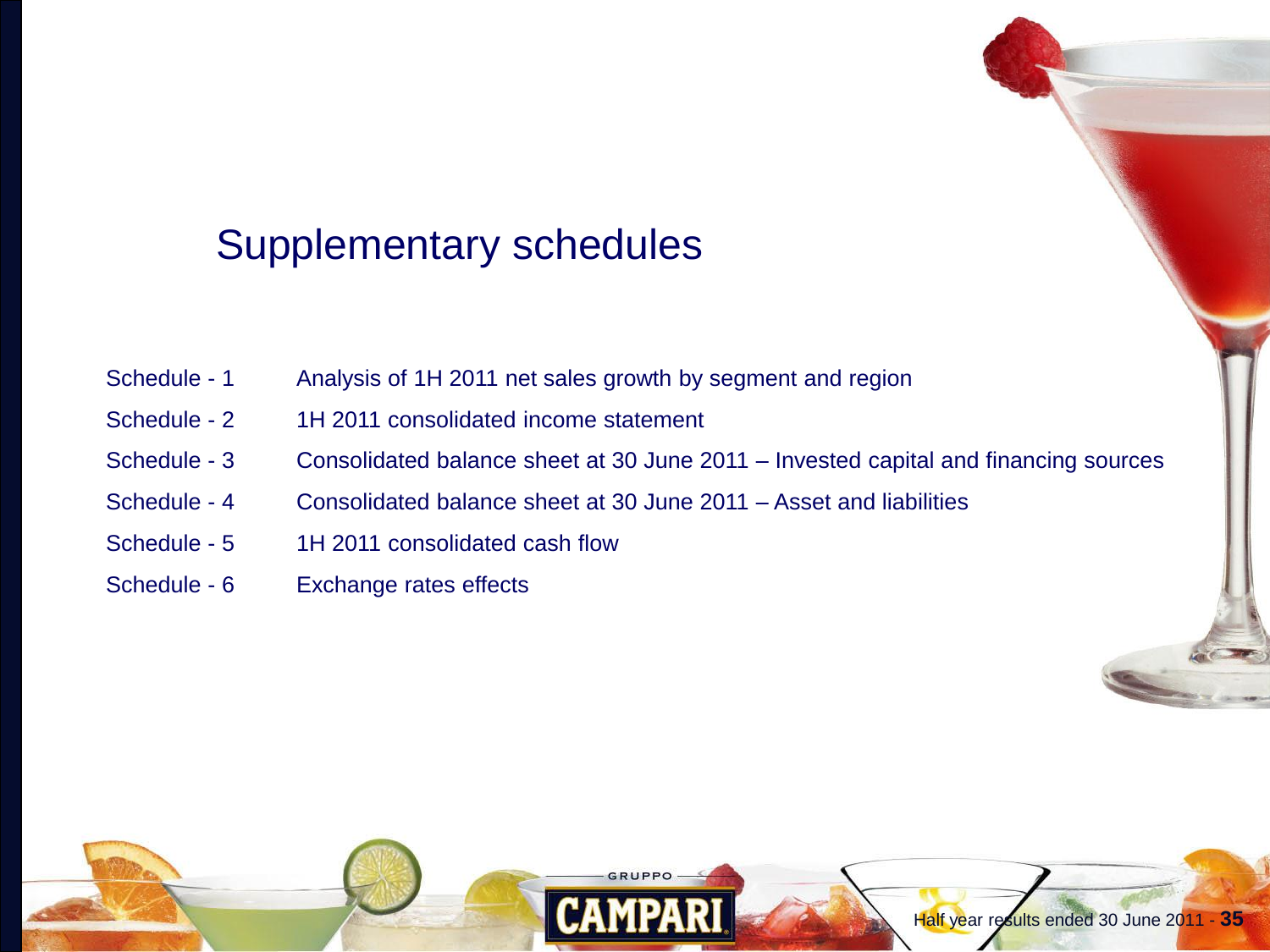### Net sales analysis by segment and region

| <b>Consolidated net sales by segment</b> |         |        |         |              |               |           |         |          |  |
|------------------------------------------|---------|--------|---------|--------------|---------------|-----------|---------|----------|--|
|                                          | 1H 2011 |        | 1H 2010 |              | <b>Change</b> | of which: |         |          |  |
|                                          | €m      | $\%$   | € m     | %            | $\frac{9}{6}$ | organic   | forex   | external |  |
| <b>Spirits</b>                           | 460.3   | 78.1%  | 396.5   | <b>76.9%</b> | 16.1%         | 13.8%     | $-0.3%$ | 2.6%     |  |
| Wines                                    | 68.6    | 11.6%  | 59.1    | 11.5%        | 16.0%         | 14.4%     | $-0.3%$ | 1.9%     |  |
| Soft drinks                              | 54.3    | 9.2%   | 53.9    | 10.5%        | 0.8%          | 0.6%      | 0.2%    | 0.0%     |  |
| Other revenues                           | 5.9     | 1.1%   | 6.1     | 1.2%         | $-5.1%$       | $-12.3%$  | $-0.5%$ | 7.7%     |  |
| <b>Total</b>                             | 589.1   | 100.0% | 515.7   | 100.0%       | 14.2%         | 12.2%     | $-0.3%$ | 2.3%     |  |

#### **Consolidated net sales by region**

|                            | 1H 2011 |        | 1H 2010 |        | Change        | of which: |         |          |
|----------------------------|---------|--------|---------|--------|---------------|-----------|---------|----------|
|                            | €m      | ℅      | €m      | ℅      | $\frac{9}{6}$ | organic   | forex   | external |
| <b>Italy</b>               | 209.6   | 35.6%  | 204.1   | 39.6%  | 2.7%          | 2.6%      | $0.0\%$ | 0.1%     |
| <b>Rest of Europe</b>      | 140.5   | 23.9%  | 107.8   | 20.9%  | 30.4%         | 22.9%     | 0.9%    | 6.6%     |
| Americas (1)               | 190.0   | 32.3%  | 175.9   | 34.1%  | 8.0%          | 9.6%      | $-3.2%$ | 1.6%     |
| <b>RoW &amp; Duty Free</b> | 49.0    | 8.2%   | 27.9    | 5.4%   | 75.6%         | 58.1%     | 10.6%   | 6.9%     |
| <b>Total</b>               | 589.1   | 100.0% | 515.7   | 100.0% | 14.2%         | 12.2%     | $-0.3%$ | 2.3%     |

#### **(1) Breakdown of Americas**

| <u>___</u>      | 1H 2011 |        | 1H 2010 |        | <b>Change</b> | of which: |          |          |
|-----------------|---------|--------|---------|--------|---------------|-----------|----------|----------|
|                 | € m     | %      | € m     | %      | $\%$          | organic   | forex    | external |
| USA             | 113.1   | 59.5%  | 115.0   | 65.4%  | $-1.6%$       | 3.1%      | $-4.9%$  | 0.2%     |
| <b>Brazil</b>   | 46.3    | 24.3%  | 41.0    | 23.3%  | 13.0%         | 7.7%      | 4.6%     | 0.7%     |
| Other countries | 30.6    | 16.1%  | 20.0    | 11.4%  | 53.4%         | 50.7%     | $-9.0\%$ | 11.7%    |
| <b>Total</b>    | 190.0   | 100.0% | 175.9   | 100.0% | 8.0%          | 9.6%      | $-3.2%$  | 1.6%     |

**GRUPPO** 

RI

**CAMPA**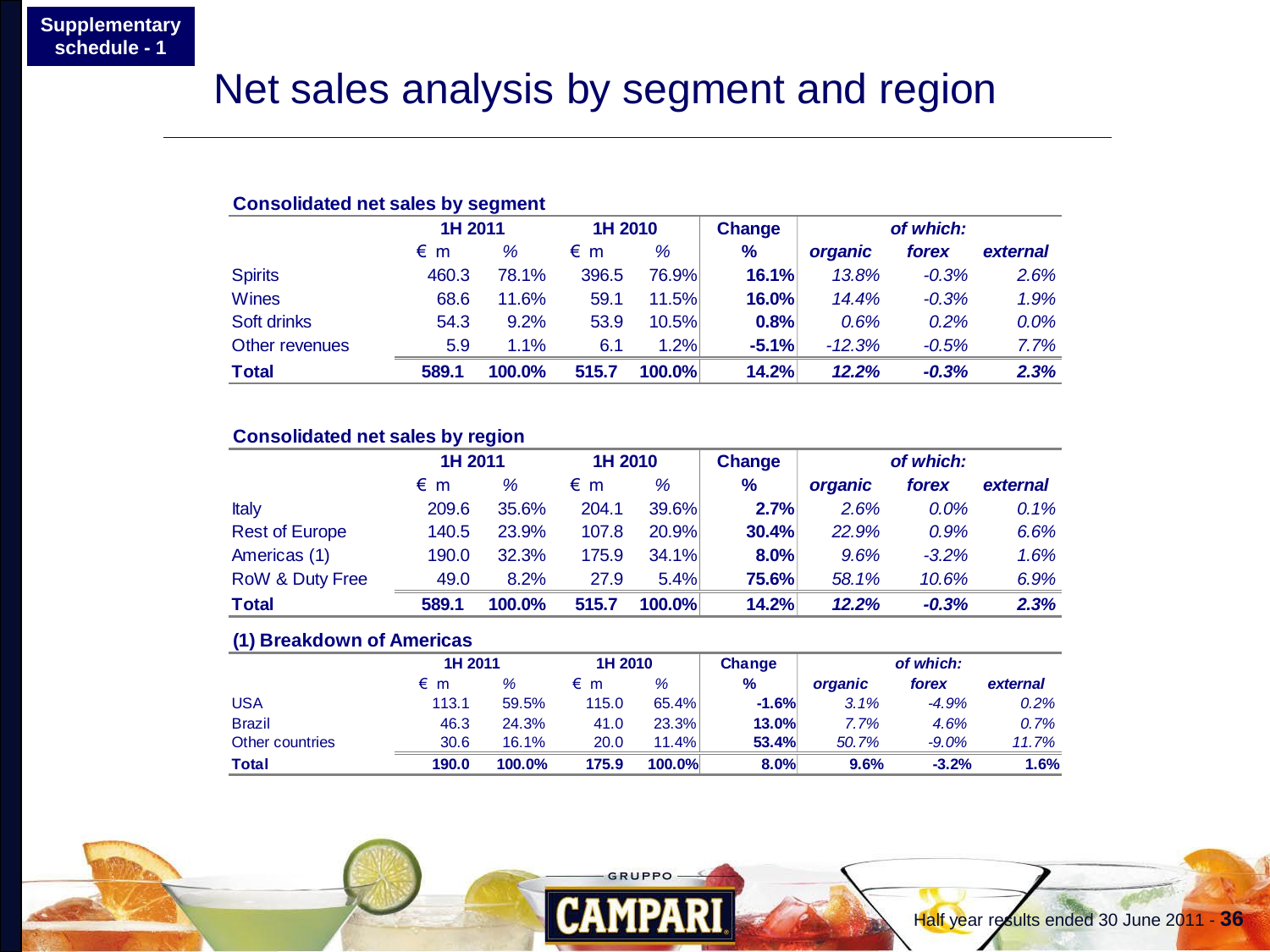### 1H 2011 Consolidated income statement

|                                   | 1H 2011      |               | 1H2010       |          | Change |
|-----------------------------------|--------------|---------------|--------------|----------|--------|
|                                   | $\epsilon$ m | $\frac{9}{6}$ | $\epsilon$ m | $\%$     | $\%$   |
| Net sales <sup>(1)</sup>          | 589.1        | 100.0%        | 515.7        | 100.0%   | 14.2%  |
| COGS <sup>(2)</sup>               | (242.6)      | $-41.2%$      | (216.1)      | $-41.9%$ | 12.3%  |
| <b>Gross profit</b>               | 346.5        | 58.8%         | 299.6        | 58.1%    | 15.7%  |
| Advertising and promotion         | (105.8)      | $-18.0%$      | (90.0)       | $-17.5%$ | 17.5%  |
| <b>Contribution after A&amp;P</b> | 240.7        | 40.9%         | 209.5        | 40.6%    | 14.9%  |
| <b>SG&amp;A<sup>(3)</sup></b>     | (101.7)      | $-17.3%$      | (93.6)       | $-18.1%$ | 8.7%   |
| <b>EBIT before one-off's</b>      | 139.0        | 23.6%         | 116.0        | 22.5%    | 19.8%  |
| One-off's                         | (2.1)        | $-0.4%$       | (1.6)        | $-0.3%$  | 34.4%  |
| <b>Operating profit = EBIT</b>    | 136.9        | 23.2%         | 114.4        | 22.2%    | 19.6%  |
| Net financial income (expenses)   | (21.5)       | $-3.7%$       | (16.4)       | $-3.2%$  | 31.5%  |
| Income from associates            | 0.1          | 0.0%          | (0.2)        | 0.0%     |        |
| Put option costs                  | 0.0          | 0.0%          | (0.2)        | 0.0%     |        |
| <b>Pretax profit</b>              | 115.4        | 19.6%         | 97.7         | 18.9%    | 18.1%  |
| <b>Taxes</b>                      | (39.9)       | $-6.8%$       | (28.2)       | $-5.5%$  | 41.4%  |
| <b>Net profit</b>                 | 75.5         | 12.8%         | 69.5         | 13.5%    | 8.7%   |
| <b>Minority interests</b>         | (0.3)        | 0.0%          | (0.2)        | 0.0%     |        |
| <b>Group's net profit</b>         | 75.3         | 12.8%         | 69.3         | 13.4%    | 8.7%   |
| Other information:                |              |               |              |          |        |
| <b>Depreciation</b>               | (15.2)       | $-2.6%$       | (12.6)       | $-2.4%$  | 20.6%  |
| <b>EBITDA before one-off's</b>    | 154.2        | 26.2%         | 128.6        | 24.9%    | 19.9%  |
| <b>EBITDA</b>                     | 152.1        | 25.8%         | 127.0        | 24.6%    | 19.7%  |

**GRUPPO** 

**CAMPARI** 

 $(1)$  Net of discounts and excise duties

 $(2)$  Cost of materials + production costs + logistic costs

<sup>(3)</sup> Selling, general and administrative costs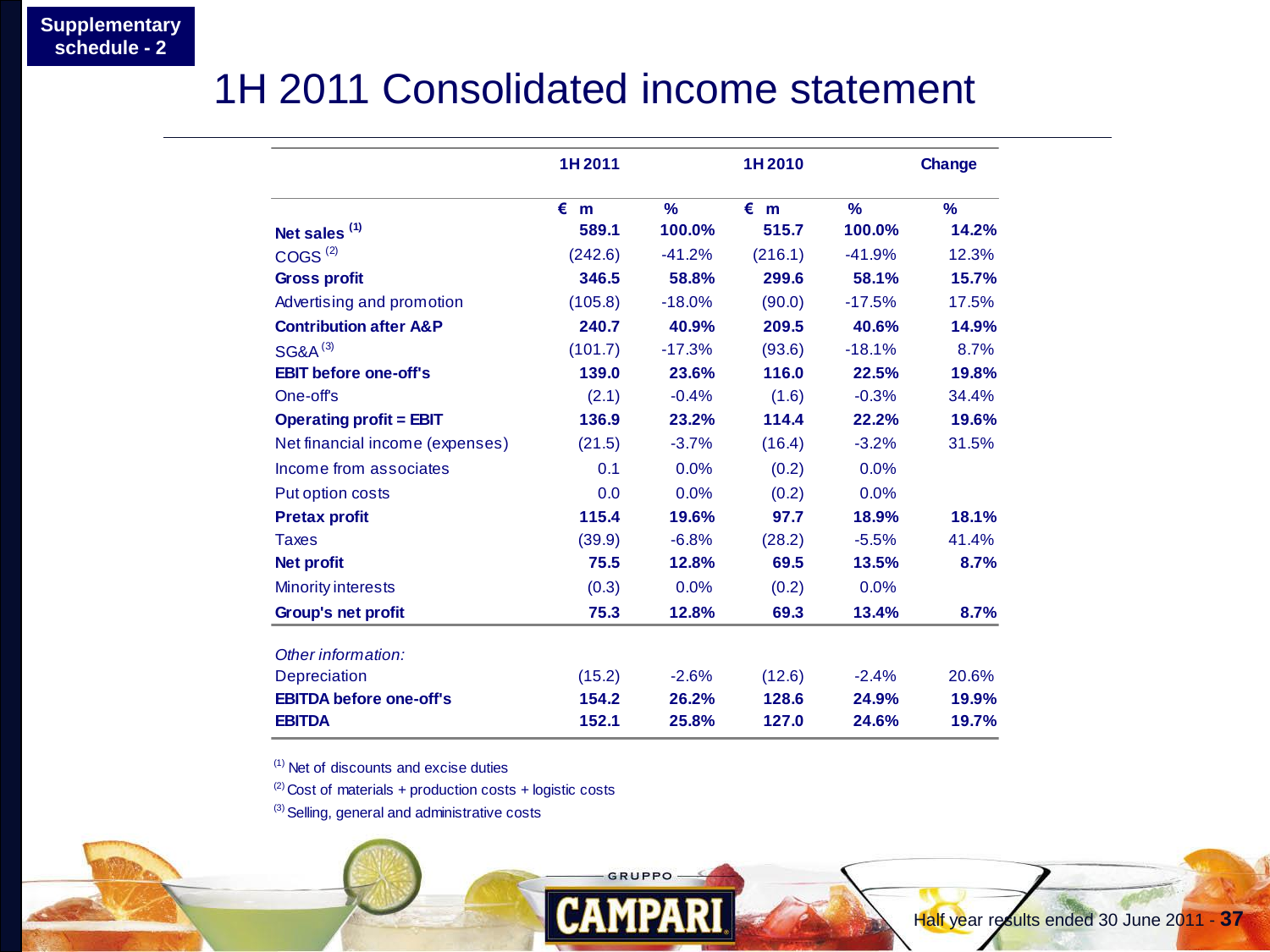**Supplementary** 

# **Consolidated balance sheet**

Invested capital and financing sources

| $(E$ million)                                          | 30 June 2011 | 31 December 2010 | <b>Change</b> |
|--------------------------------------------------------|--------------|------------------|---------------|
|                                                        |              |                  |               |
| Inventories                                            | 316.0        | 294.9            | 21.1          |
| <b>Trade receivables</b>                               | 264.9        | 269.4            | (4.5)         |
| <b>Trade payables</b>                                  | (187.7)      | (187.4)          | (0.3)         |
| <b>Operating working capital</b>                       | 393.1        | 376.8            | 16.3          |
| <b>Tax credits</b>                                     | 12.2         | 15.2             | (3.0)         |
| Other receivables and current assets                   | 15.8         | 11.7             | 4.1           |
| <b>Other current assets</b>                            | 28.0         | 26.9             | 1.1           |
| Payables for taxes                                     | (66.4)       | (73.3)           | 6.9           |
| Other current liabilities                              | (54.2)       | (52.2)           | (2.0)         |
| <b>Other current liabilities</b>                       | (120.6)      | (125.4)          | 4.8           |
| Staff severance fund and other personnel-related funds | (9.2)        | (9.8)            | 0.6           |
| Deferred tax liabilities                               | (120.8)      | (114.0)          | (6.8)         |
| Deferred tax assets                                    | 10.5         | 8.4              | 2.1           |
| Other non-current assets                               | 3.0          | 3.1              | (0.1)         |
| Other non-current liabilities                          | (10.6)       | (19.6)           | 9.0           |
| Other net assets/liabilities                           | (127.0)      | (131.9)          | 4.9           |
| Net tangible fixed assets                              | 332.1        | 344.3            | (12.2)        |
| Intangible assets, including goodwill & trademarks     | 1,373.7      | 1,427.9          | (54.2)        |
| Non-current assets intended for sale                   | 11.2         | 11.2             | (0.0)         |
| <b>Equity investments</b>                              | 0.1          | 0.0              | 0.1           |
| <b>Total fixed assets</b>                              | 1,717.0      | 1,783.5          | (66.5)        |
| <b>Invested Capital</b>                                | 1,890.5      | 1,929.9          | (39.4)        |
|                                                        |              |                  |               |
| Shareholders' equity                                   | 1,218.2      | 1,249.9          | (31.7)        |
| <b>Minority interests</b>                              | 3.3          | 3.0              | 0.3           |
| Net financial position                                 | 669.0        | 677.0            | (8.0)         |
| <b>Financing sources</b>                               | 1,890.5      | 1,929.9          | (39.4)        |

GRUPPO

**CAMPA**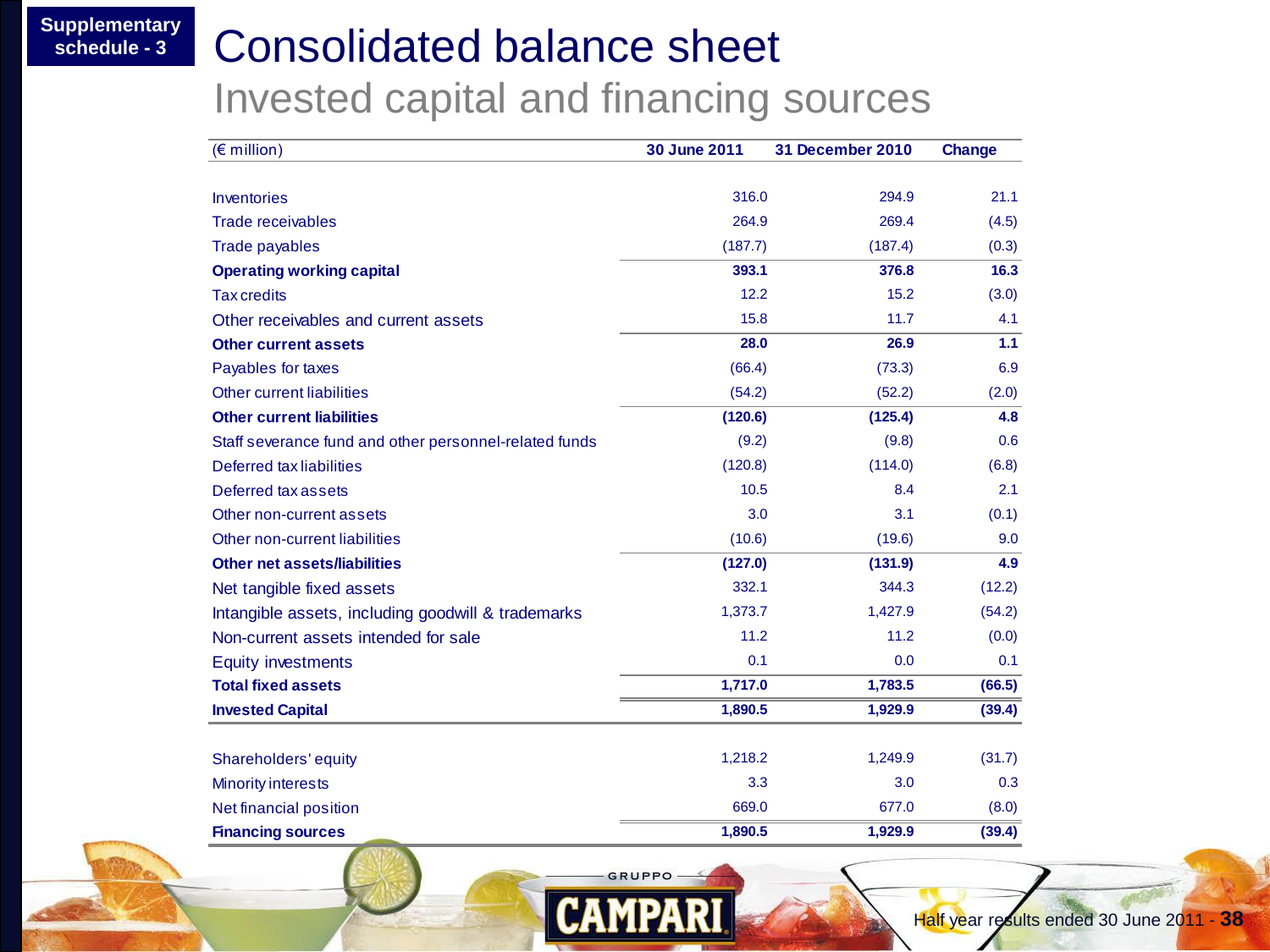# **Consolidated balance sheet (1 of 2)**

Assets

| $(\epsilon$ million)                                  | 30 June 2011 | <b>31 December 2010</b> | <b>Change</b>   |
|-------------------------------------------------------|--------------|-------------------------|-----------------|
| <b>ASSETS</b>                                         |              |                         |                 |
| Non-current assets                                    |              |                         |                 |
| Net tangible fixed assets                             | 314.0        | 325.7                   | (11.7)          |
| <b>Biological assets</b>                              | 17.5         | 18.1                    | (0.6)           |
| <b>Investment property</b>                            | 0.6          | 0.6                     | (0.0)           |
| Goodwill and trademarks                               | 1,352.8      | 1,409.1                 | (56.3)          |
| Intangible assets with a finite life                  | 20.9         | 18.8                    | 2.1             |
| Investment in affiliated companies and joint ventures | 0.1          | 0.0                     | 0.1             |
| Deferred tax assets                                   | 10.5         | 8.4                     | 2.1             |
| Other non-current assets                              | 4.6          | 6.7                     | (2.1)           |
| <b>Total non-current assets</b>                       | 1,721.0      | 1,787.4                 | (66.4)          |
| <b>Current assets</b>                                 |              |                         |                 |
| <b>Inventories</b>                                    | 316.0        | 294.9                   | 21.1            |
| <b>Trade receivables</b>                              | 264.9        | 269.4                   | (4.5)           |
| <b>Financial receivables</b>                          | 7.0          | 1.6                     | 5.4             |
| Cash and cash equivalents                             | 238.2        | 259.7                   | (21.5)          |
| Receivables for income taxes                          | 3.4          | 5.8                     | (2.4)           |
| Other receivables                                     | 24.6         | 21.1                    | 3.5             |
| <b>Total current assets</b>                           | 854.0        | 852.5                   | 1.5             |
| Non-current assets held for sale                      | 11.2         | 11.2                    |                 |
| <b>Total assets</b>                                   | 2,586.2      | 2,651.1                 | (0.0)<br>(64.9) |

GRUPPO-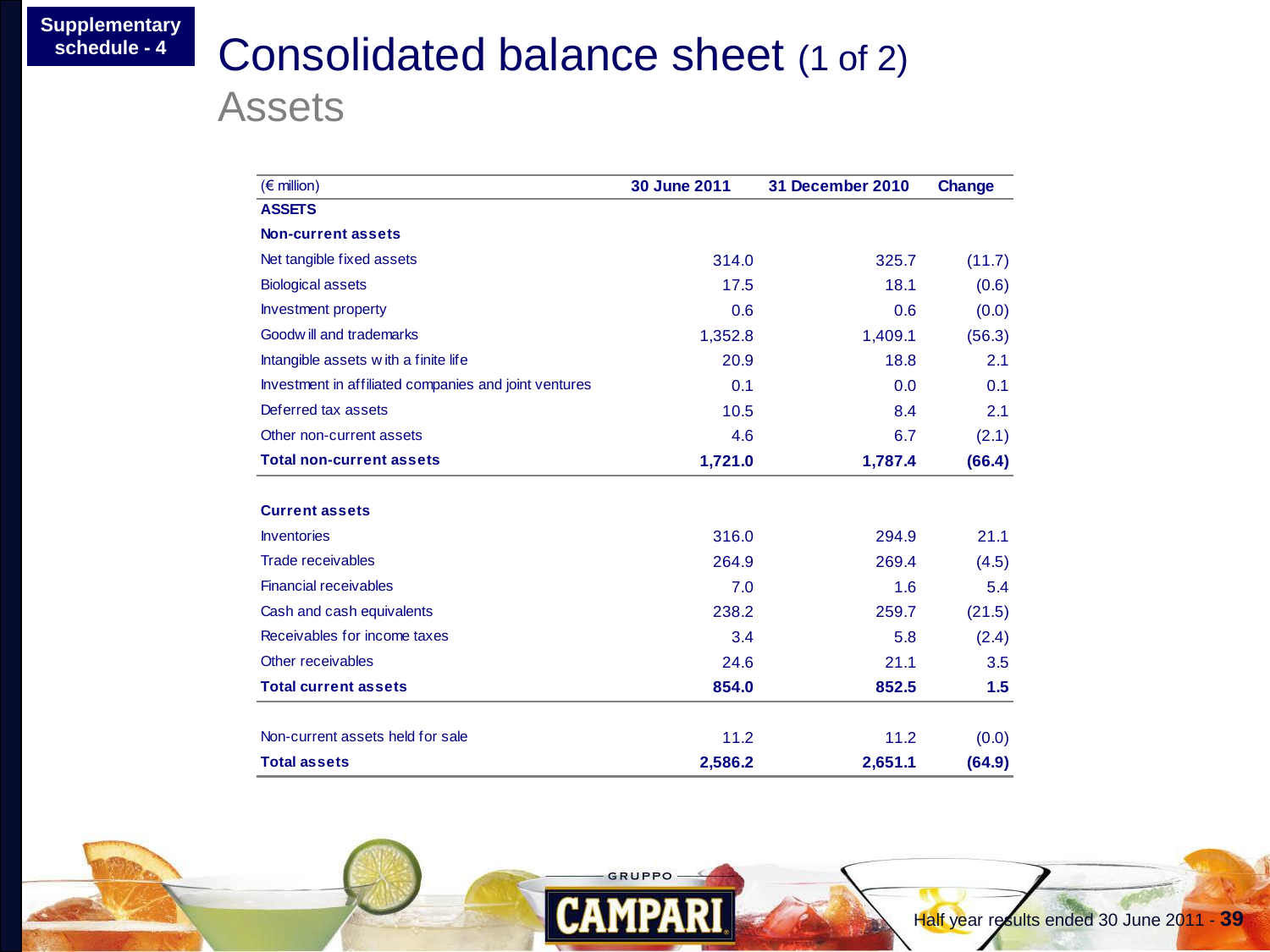### **Consolidated balance sheet (2 of 2) Liabilities**

| $(\epsilon$ million)                             | 30 June 2011 | <b>31 December 2010</b> | Change |
|--------------------------------------------------|--------------|-------------------------|--------|
| <b>Shareholders' equity</b>                      |              |                         |        |
| Share capital                                    | 58.1         | 58.1                    | (0.0)  |
| <b>Reserves</b>                                  | 1,160.2      | 1,191.8                 | (31.6) |
| Group's shareholders' equity                     | 1,218.2      | 1,249.9                 | (31.7) |
| <b>Minority interests</b>                        | 3.3          | 3.0                     | 0.3    |
| <b>Total shareholders' equity</b>                | 1,221.5      | 1,252.9                 | (31.4) |
| <b>LIABILITIES</b>                               |              |                         |        |
| <b>Non-current liabilities</b>                   |              |                         |        |
| <b>Bonds</b>                                     | 805.8        | 846.3                   | (40.5) |
| Other non-current financial liabilities          | 55.1         | 34.3                    | 20.8   |
| Staff severance fund and other personnel-related | 9.2          | 9.8                     | (0.6)  |
| Provisions for risks and future liabilities      | 6.2          | 19.6                    | (13.4) |
| Deferred tax                                     | 120.8        | 114.0                   | 6.8    |
| <b>Total non-current liabilities</b>             | 997.0        | 1,024.0                 | (27.0) |
| <b>Current liabilities</b>                       |              |                         |        |
| Short term debt banks                            | 26.0         | 38.4                    | (12.4) |
| <b>Other financial liabilities</b>               | 33.4         | 22.9                    | 10.5   |
| Payables to suppliers                            | 187.7        | 187.4                   | 0.3    |
| Payables for taxes                               | 17.6         | 28.7                    | (11.1) |
| Other current liabilities                        | 103.0        | 96.8                    | 6.2    |
| <b>Total current liabilities</b>                 | 367.7        | 374.2                   | (6.5)  |
| <b>Total liabilities and stockholders'equity</b> | 2,586.2      | 2,651.1                 | (64.9) |

GRUPPO-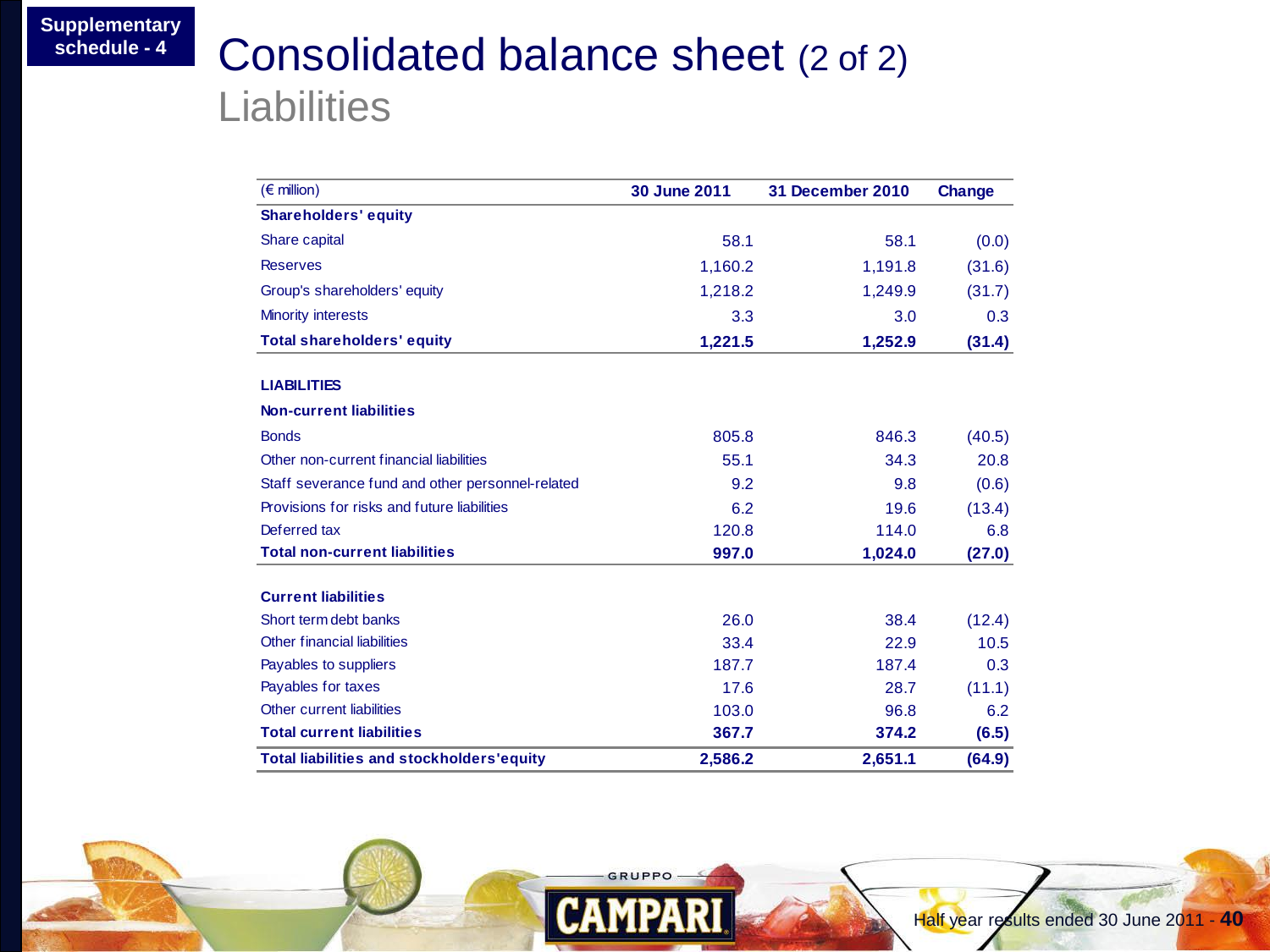### Consolidated cash flow (1 of 2)

| $\epsilon$ million                                              | 30 June 2011 | 30 June 2010 |
|-----------------------------------------------------------------|--------------|--------------|
| Cash flow generated by operating activities                     |              |              |
| <b>Ebit</b>                                                     | 136.9        | 114.4        |
| Non-cash items                                                  |              |              |
| Depreciation                                                    | 15.2         | 12.6         |
| Gains on sale of fixed assets                                   | (0.6)        | (0.1)        |
| Write-off of tangible fixed assets                              | 0.1          | 0.0          |
| <b>Provisions</b>                                               | 0.6          | 5.9          |
| Use of provisions                                               | (5.2)        | (2.0)        |
| Other non cash items                                            | 5.1          | 0.0          |
| Net change in Operating Working Capital                         | (27.8)       | (3.7)        |
| Changes in tax payables and receivables and other non financial | 2.0          | (0.7)        |
| Taxes on income paid                                            | (43.0)       | (33.3)       |
|                                                                 | 83.4         | 93.0         |
| Net cash flow generated (used) by investing activities          |              |              |
| Acquisition of tangible and intangible fixed assets             | (18.4)       | (37.2)       |
| Capital grants received on fixed assets investments             | 0.4          | 0.0          |
| Capitalized borrowing costs                                     | 0.0          | (0.4)        |
| Income from disposals of tangible fixed assets                  | 2.6          | 2.6          |
| Payments on account for new headquarters                        | 0.0          | (1.0)        |
| Purchase of trademarks                                          | (1.3)        | 0.0          |
| Purchase of companies or holdings in subsidiaries               | (6.4)        | 0.0          |
| Debt take on as per acquisition                                 | 0.0          | 0.0          |
| Interests received                                              | 2.6          | 2.3          |
| Change in marketable securities                                 | 0.0          | 3.3          |
|                                                                 | (20.5)       | (30.6)       |

GRUPPO-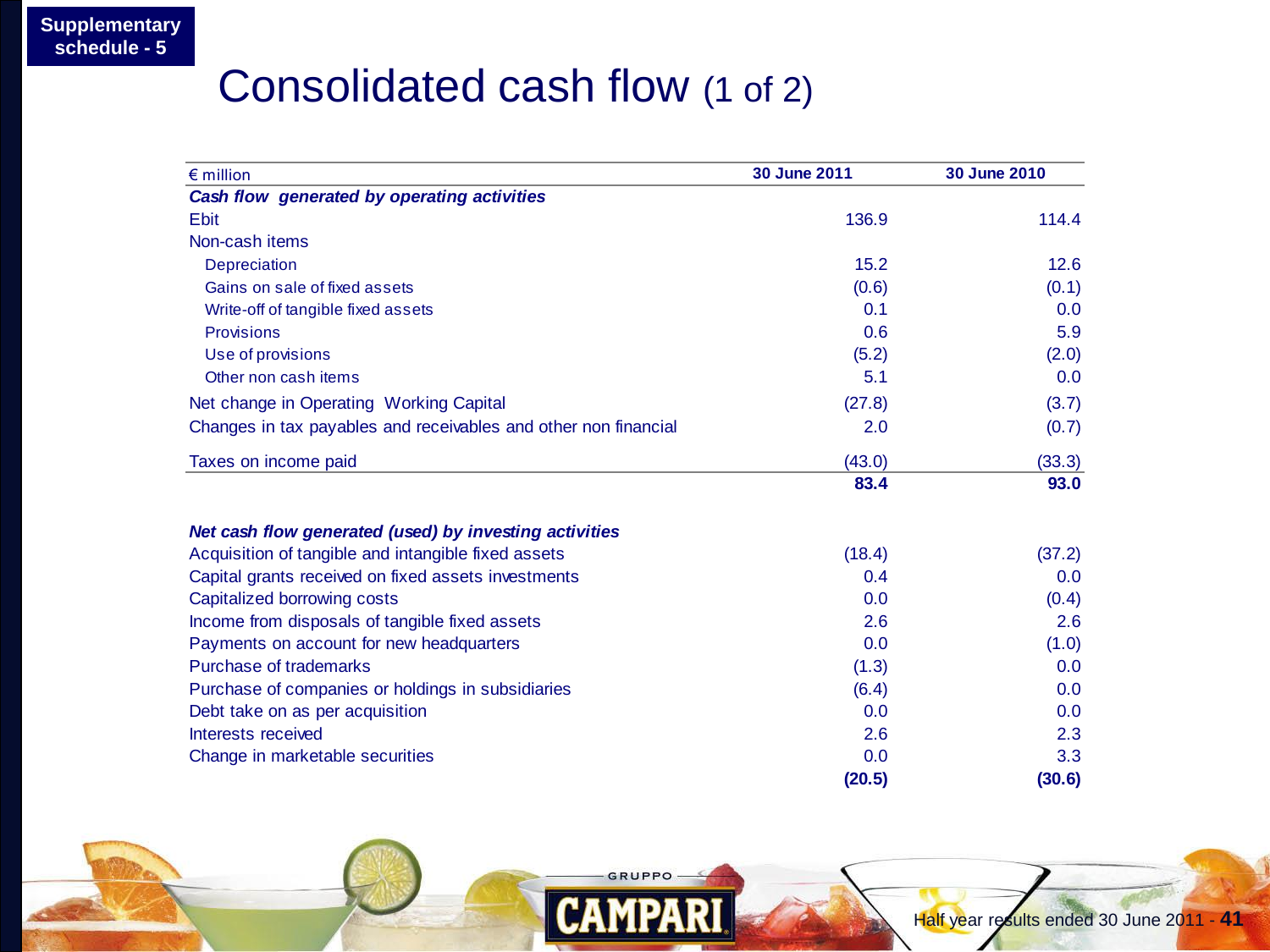### Consolidated cash flow (2 of 2)

| $\epsilon$ million                                      | 30 June 2011 | 30 June 2010 |
|---------------------------------------------------------|--------------|--------------|
| Cash flow generated (used) by financing activities      |              |              |
| Repayment of other medium-/long -term financing         | (2.2)        | (2.1)        |
| Net change in short-term bank debt                      | (11.6)       | (4.2)        |
| Interests paid                                          | (18.7)       | (18.8)       |
| Change in other financial payables and receivables      | (0.0)        | 1.7          |
| Own shares purchase and sale                            | (14.4)       | (1.2)        |
| Dividend paid by Group                                  | (34.6)       | (34.6)       |
|                                                         | (81.6)       | (59.2)       |
| <b>Exchange rate effects and other equity movements</b> |              |              |
| Exchange rate effects on Operating Working Capital      | 15.3         | (33.1)       |
| Other exchange rate effects and other movements         | (18.1)       | 42.1         |
|                                                         | (2.8)        | 9.0          |
| Net increase (decrease) in cash and banks               | (21.5)       | 12.2         |
| Net cash position at the beginning of period            | 259.7        | 129.6        |
| Net cash position at the end of period                  | 238.2        | 142.4        |

**GRUPPO**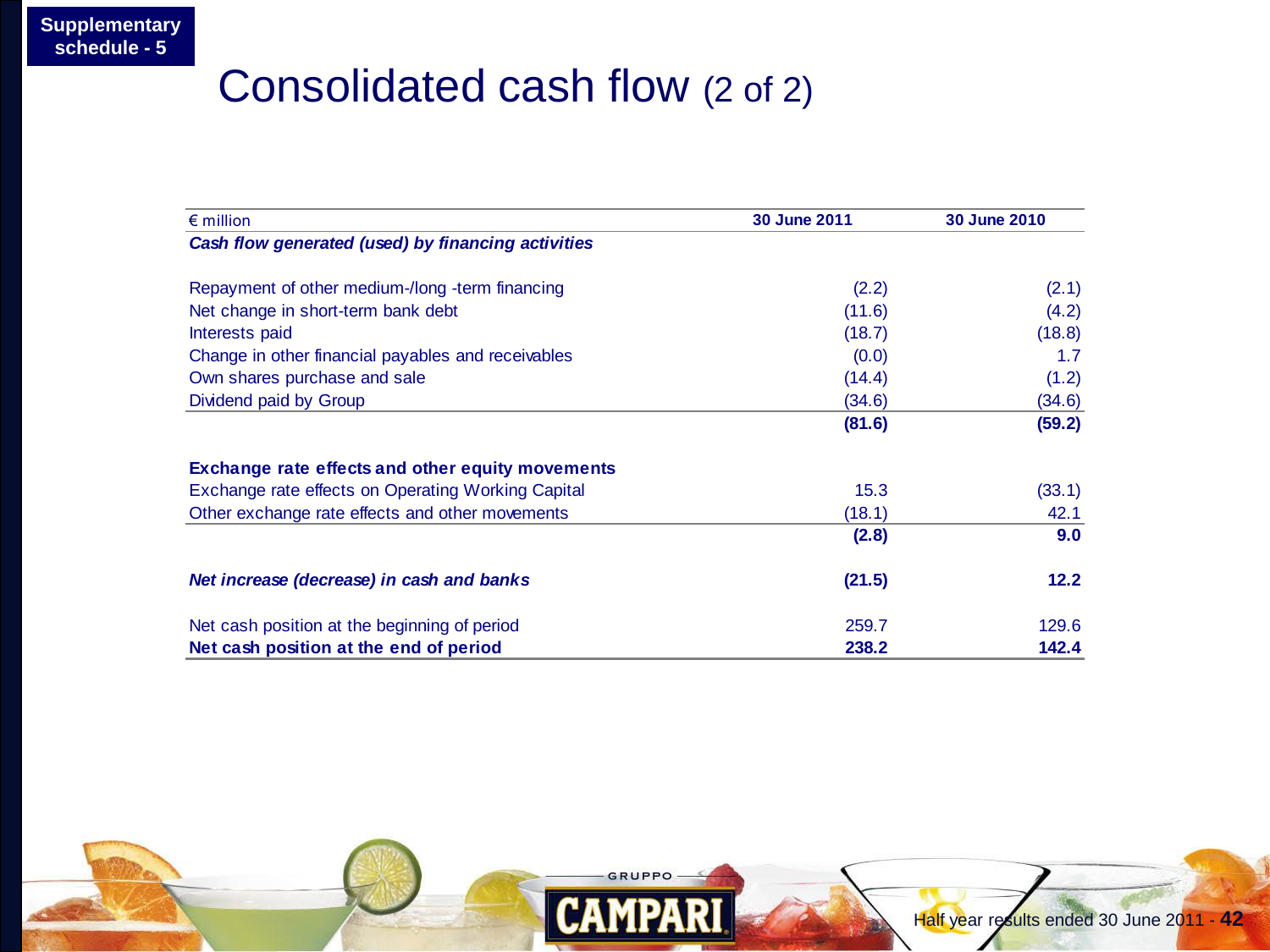### Exchange rates effects

| Average exchange rate            | $1$ Jan - 30<br><b>June 2011</b> | $1$ Jan - $30$<br><b>June 2010</b> | % change 1H 2011 1 Jan - 31 Dec % change 1H 2011<br>vs 1H 2010 | 2010   | <b>vs FY 2010</b> |
|----------------------------------|----------------------------------|------------------------------------|----------------------------------------------------------------|--------|-------------------|
| US dollar: 1 Euro                | 1.403                            | 1.328                              | $-5.3%$                                                        | 1.327  | $-5.4\%$          |
| <b>Brazilian Real: 1 Euro</b>    | 2.287                            | 2.387                              | 4.4%                                                           | 2.334  | 2.1%              |
| <b>Australian Dollar: 1 Euro</b> | 1.358                            | 1.486                              | 9.4%                                                           | 1.444  | 6.3%              |
| <b>Argentine Peso: 1 Euro</b>    | 5.679                            | 5.137                              | $-9.5%$                                                        | 5.188  | $-8.6%$           |
| <b>Pound Sterling: 1 Euro</b>    | 0.868                            | 0.870                              | 0.2%                                                           | 0.858  | $-1.1\%$          |
| <b>Swiss Franc: 1 Euro</b>       | 1.270                            | 1.437                              | 13.1%                                                          | 1.382  | 8.8%              |
| <b>Mexican Peso: 1 Euro</b>      | 16.684                           | 16.829                             | 0.9%                                                           | 16.753 | $0.4\%$           |
| <b>Chinese Yuan: 1 Euro</b>      | 9.176                            | 9.068                              | $-1.2%$                                                        | 8.981  | $-2.1%$           |

| Period end exchange rate 30 June 2011 31 June 2010 |        |        | % change 30 June<br>2011 vs 30 June<br>2010 | 31 Dec 2010 | % change 30 June<br>2011 vs 31 Dec<br>2010 |
|----------------------------------------------------|--------|--------|---------------------------------------------|-------------|--------------------------------------------|
| US dollar: 1 Euro                                  | 1.445  | 1.227  | $-15.1%$                                    | 1.336       | $-7.6%$                                    |
| <b>Brazilian Real: 1 Euro</b>                      | 2.260  | 2.208  | $-2.3%$                                     | 2.218       | $-1.9%$                                    |
| <b>Australian Dollar: 1 Euro</b>                   | 1.349  | 1.440  | 6.8%                                        | 1.314       | $-2.6%$                                    |
| <b>Argentine Peso: 1 Euro</b>                      | 5.932  | 4.826  | $-18.6%$                                    | 5.310       | $-10.5%$                                   |
| <b>Pound Sterling: 1 Euro</b>                      | 0.903  | 0.817  | $-9.4%$                                     | 0.861       | $-4.6%$                                    |
| <b>Swiss Franc: 1 Euro</b>                         | 1.207  | 1.328  | $10.0\%$                                    | 1.250       | 3.6%                                       |
| <b>Mexican Peso: 1 Euro</b>                        | 16.977 | 15.736 | $-7.3%$                                     | 16.55       | $-2.5%$                                    |
| <b>Chinese Yuan: 1 Euro</b>                        | 9.342  | 8.322  | $-10.9%$                                    | 8.822       | $-5.6%$                                    |

GRUPPO-